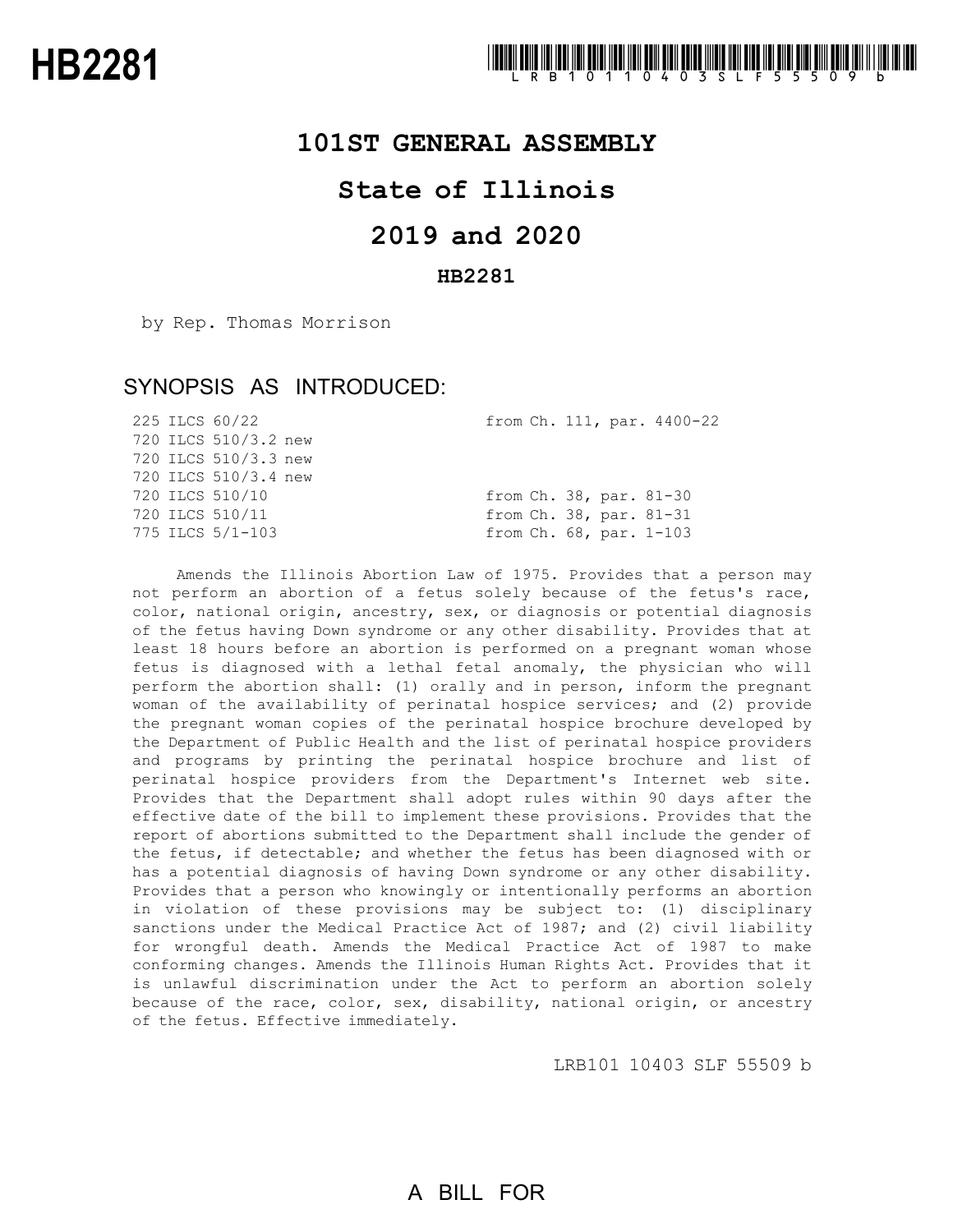AN ACT concerning health. 1

#### **Be it enacted by the People of the State of Illinois, represented in the General Assembly:** 2 3

Section 5. The Medical Practice Act of 1987 is amended by changing Section 22 as follows: 4 5

(225 ILCS 60/22) (from Ch. 111, par. 4400-22) 6

(Section scheduled to be repealed on December 31, 2019) 7

Sec. 22. Disciplinary action. 8

(A) The Department may revoke, suspend, place on probation, reprimand, refuse to issue or renew, or take any other disciplinary or non-disciplinary action as the Department may deem proper with regard to the license or permit of any person issued under this Act, including imposing fines not to exceed \$10,000 for each violation, upon any of the following grounds: 9 10 11 12 13 14

(1) Performance of an elective abortion in any place, locale, facility, or institution other than: 15 16

(a) a facility licensed pursuant to the Ambulatory Surgical Treatment Center Act; 17 18

(b) an institution licensed under the Hospital Licensing Act; 19 20

(c) an ambulatory surgical treatment center or hospitalization or care facility maintained by the State or any agency thereof, where such department or 21 22 23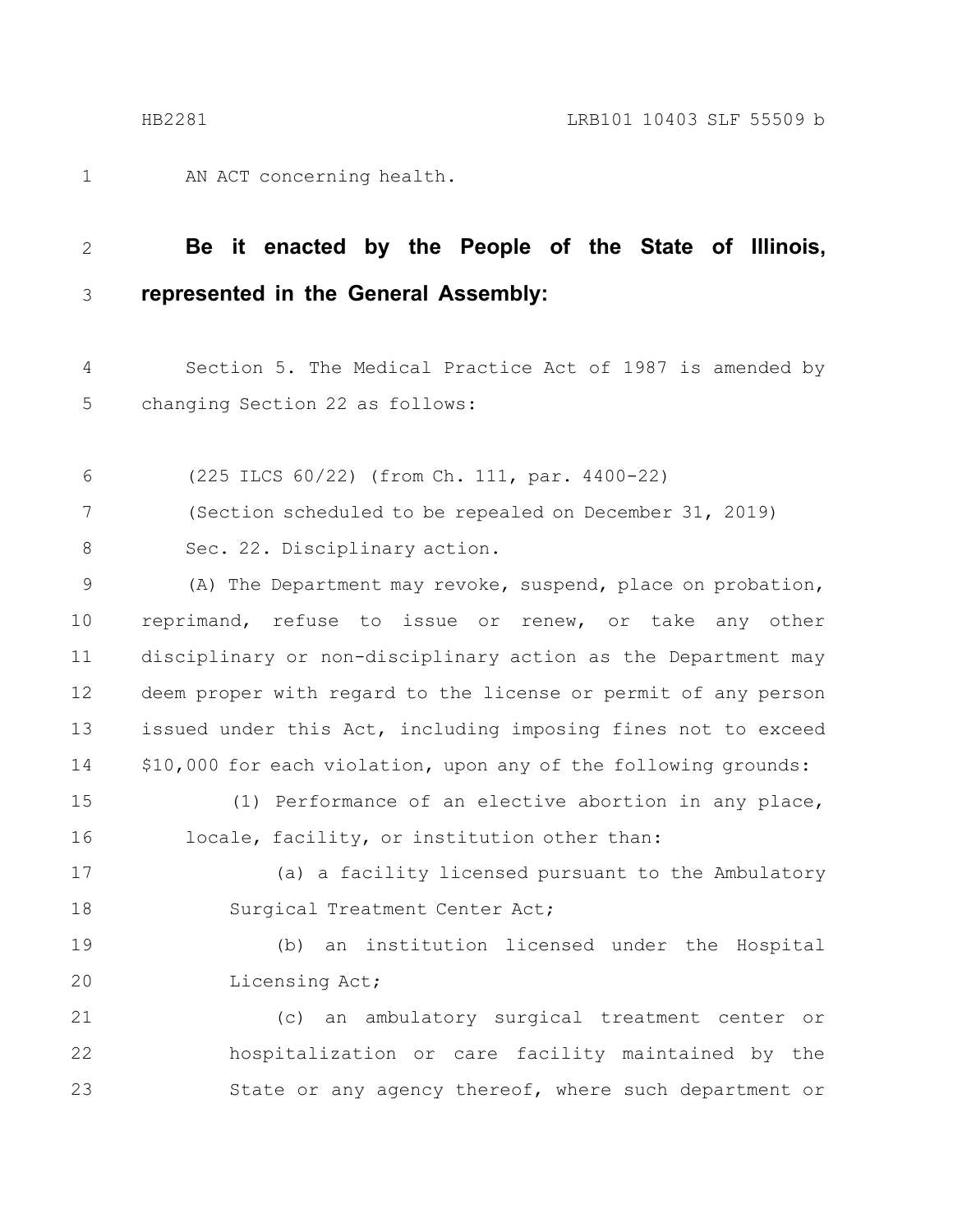agency has authority under law to establish and enforce standards for the ambulatory surgical treatment centers, hospitalization, or care facilities under its management and control; 1 2 3 4

(d) ambulatory surgical treatment centers, hospitalization or care facilities maintained by the Federal Government; or 5 6 7

(e) ambulatory surgical treatment centers, hospitalization or care facilities maintained by any university or college established under the laws of this State and supported principally by public funds raised by taxation. 8 9 10 11 12

(2) Performance of an abortion procedure in a willful and wanton manner on a woman who was not pregnant at the time the abortion procedure was performed. 13 14 15

(2.5) Performance of an abortion procedure without complying with Sections 3.2, 3.3, and 3.4 of the Illinois Abortion Law of 1975. 16 17 18

(3) A plea of guilty or nolo contendere, finding of guilt, jury verdict, or entry of judgment or sentencing, including, but not limited to, convictions, preceding sentences of supervision, conditional discharge, or first offender probation, under the laws of any jurisdiction of the United States of any crime that is a felony. 19 20 21 22 23 24

(4) Gross negligence in practice under this Act. (5) Engaging in dishonorable, unethical or 25 26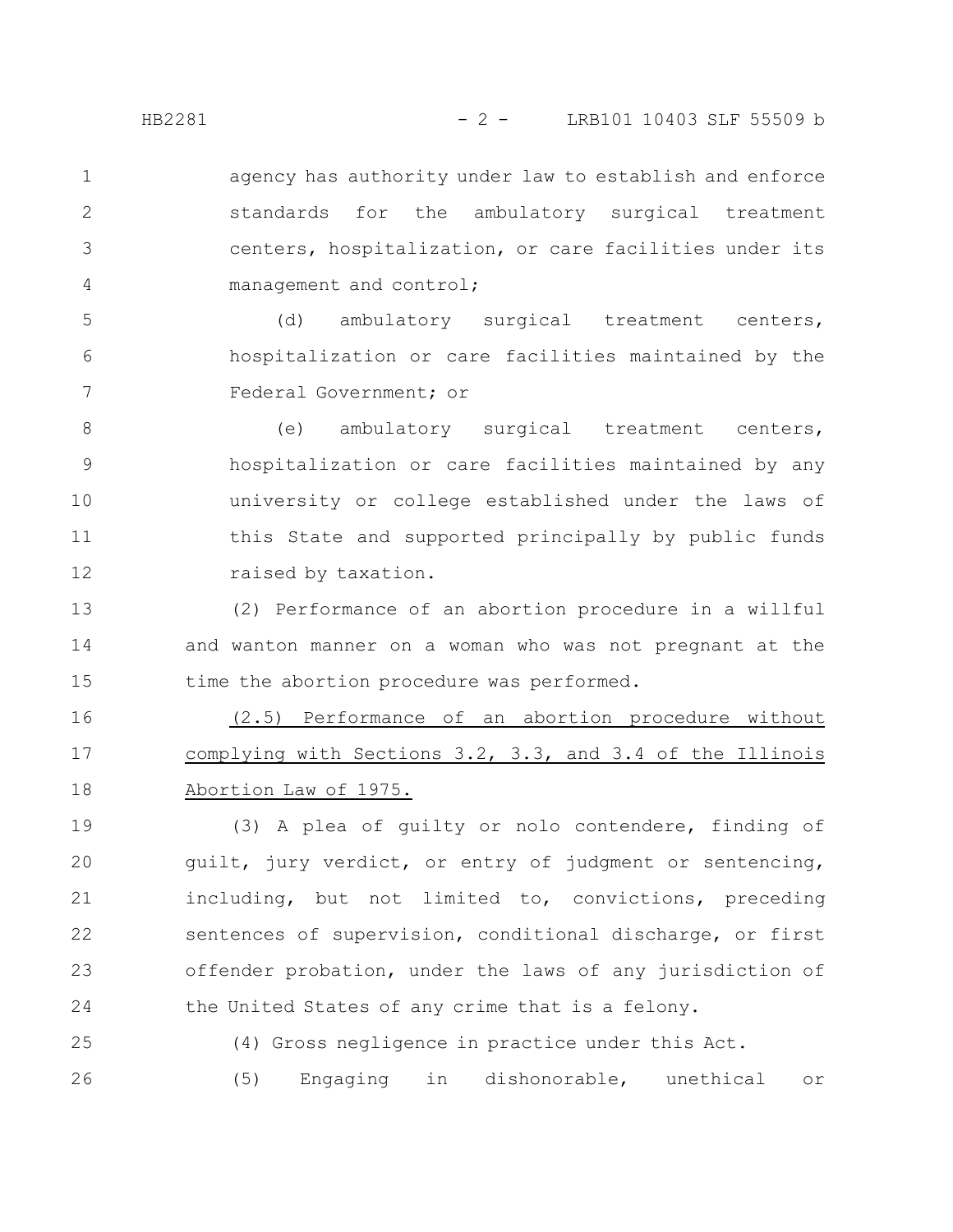1 2 unprofessional conduct of a character likely to deceive, defraud or harm the public.

(6) Obtaining any fee by fraud, deceit, or misrepresentation. 3 4

(7) Habitual or excessive use or abuse of drugs defined in law as controlled substances, of alcohol, or of any other substances which results in the inability to practice with reasonable judgment, skill or safety. 5 6 7 8

(8) Practicing under a false or, except as provided by law, an assumed name. 9 10

(9) Fraud or misrepresentation in applying for, or procuring, a license under this Act or in connection with applying for renewal of a license under this Act. 11 12 13

(10) Making a false or misleading statement regarding their skill or the efficacy or value of the medicine, treatment, or remedy prescribed by them at their direction in the treatment of any disease or other condition of the body or mind. 14 15 16 17 18

(11) Allowing another person or organization to use their license, procured under this Act, to practice. 19 20

(12) Adverse action taken by another state or jurisdiction against a license or other authorization to practice as a medical doctor, doctor of osteopathy, doctor of osteopathic medicine or doctor of chiropractic, a certified copy of the record of the action taken by the other state or jurisdiction being prima facie evidence 21 22 23 24 25 26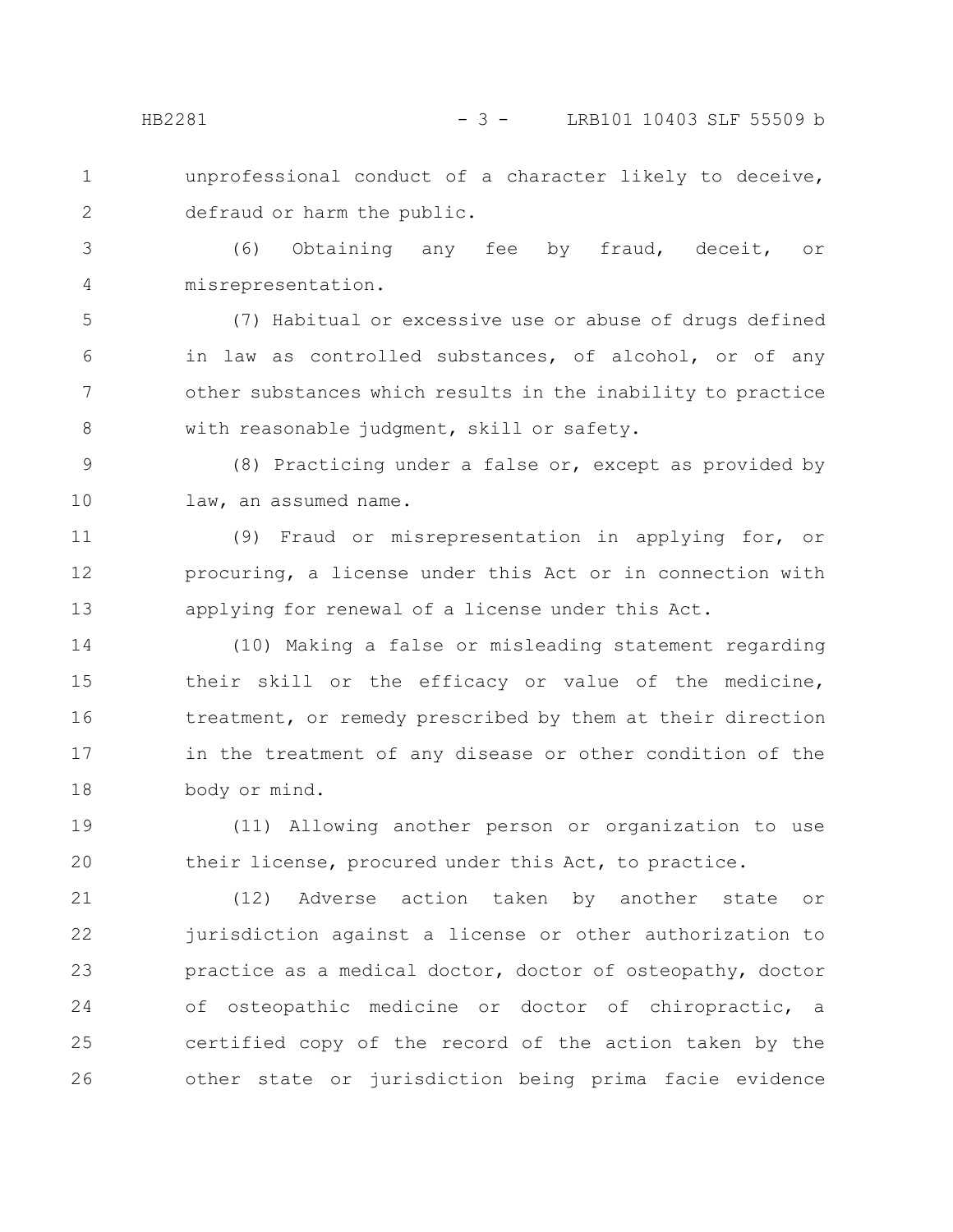thereof. This includes any adverse action taken by a State or federal agency that prohibits a medical doctor, doctor of osteopathy, doctor of osteopathic medicine, or doctor of chiropractic from providing services to the agency's participants. 1 2 3 4 5

(13) Violation of any provision of this Act or of the Medical Practice Act prior to the repeal of that Act, or violation of the rules, or a final administrative action of the Secretary, after consideration of the recommendation of the Disciplinary Board. 6 7 8 9 10

(14) Violation of the prohibition against fee splitting in Section 22.2 of this Act. 11 12

(15) A finding by the Disciplinary Board that the registrant after having his or her license placed on probationary status or subjected to conditions or restrictions violated the terms of the probation or failed to comply with such terms or conditions. 13 14 15 16 17

18

(16) Abandonment of a patient.

(17) Prescribing, selling, administering, distributing, giving or self-administering any drug classified as a controlled substance (designated product) or narcotic for other than medically accepted therapeutic purposes. 19 20 21 22 23

(18) Promotion of the sale of drugs, devices, appliances or goods provided for a patient in such manner as to exploit the patient for financial gain of the 24 25 26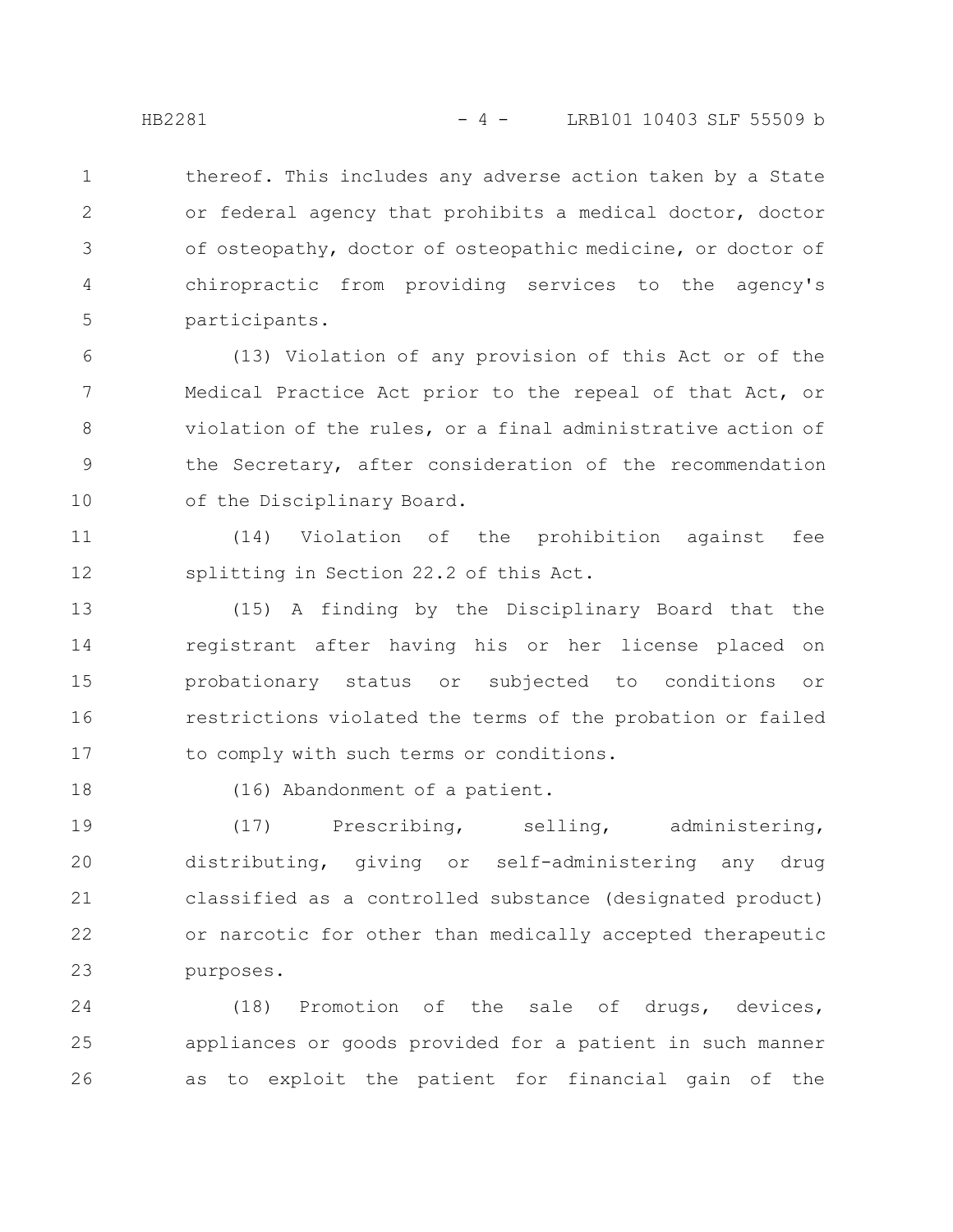HB2281 - 5 - LRB101 10403 SLF 55509 b

physician. 1

(19) Offering, undertaking or agreeing to cure or treat disease by a secret method, procedure, treatment or medicine, or the treating, operating or prescribing for any human condition by a method, means or procedure which the licensee refuses to divulge upon demand of the Department. 2 3 4 5 6

(20) Immoral conduct in the commission of any act including, but not limited to, commission of an act of sexual misconduct related to the licensee's practice. 7 8 9

(21) Willfully making or filing false records or reports in his or her practice as a physician, including, but not limited to, false records to support claims against the medical assistance program of the Department of Healthcare and Family Services (formerly Department of Public Aid) under the Illinois Public Aid Code. 10 11 12 13 14 15

(22) Willful omission to file or record, or willfully impeding the filing or recording, or inducing another person to omit to file or record, medical reports as required by law, or willfully failing to report an instance of suspected abuse or neglect as required by law. 16 17 18 19 20

(23) Being named as a perpetrator in an indicated report by the Department of Children and Family Services under the Abused and Neglected Child Reporting Act, and upon proof by clear and convincing evidence that the licensee has caused a child to be an abused child or neglected child as defined in the Abused and Neglected 21 22 23 24 25 26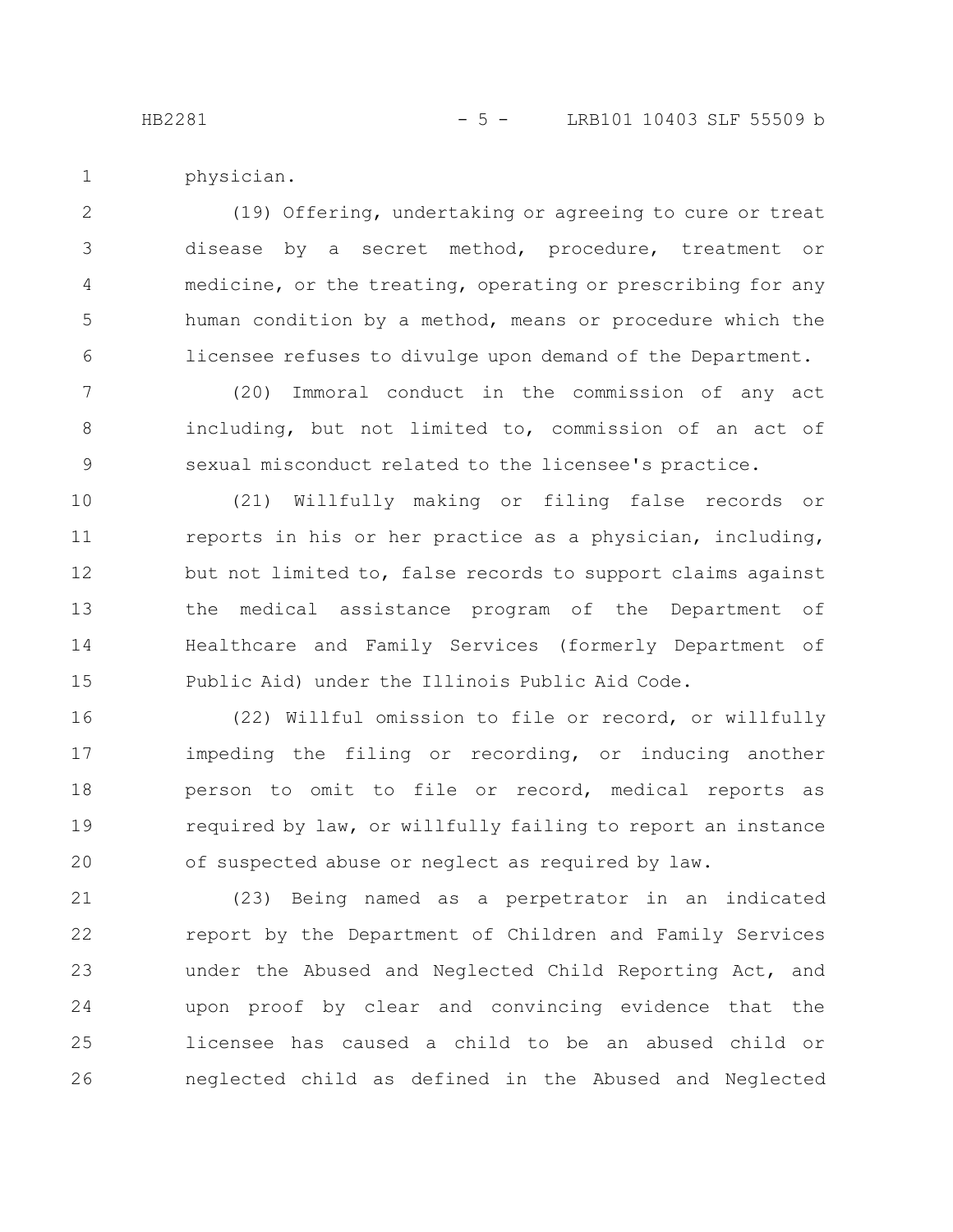Child Reporting Act. 1

(24) Solicitation of professional patronage by any corporation, agents or persons, or profiting from those representing themselves to be agents of the licensee. 2 3 4

(25) Gross and willful and continued overcharging for professional services, including filing false statements for collection of fees for which services are not rendered, including, but not limited to, filing such false statements for collection of monies for services not rendered from the medical assistance program of the Department of Healthcare and Family Services (formerly Department of Public Aid) under the Illinois Public Aid Code. 5 6 7 8 9 10 11 12

(26) A pattern of practice or other behavior which demonstrates incapacity or incompetence to practice under this Act. 13 14 15

(27) Mental illness or disability which results in the inability to practice under this Act with reasonable judgment, skill or safety. 16 17 18

(28) Physical illness, including, but not limited to, deterioration through the aging process, or loss of motor skill which results in a physician's inability to practice under this Act with reasonable judgment, skill or safety. 19 20 21 22

(29) Cheating on or attempt to subvert the licensing examinations administered under this Act. 23 24

(30) Willfully or negligently violating the confidentiality between physician and patient except as 25 26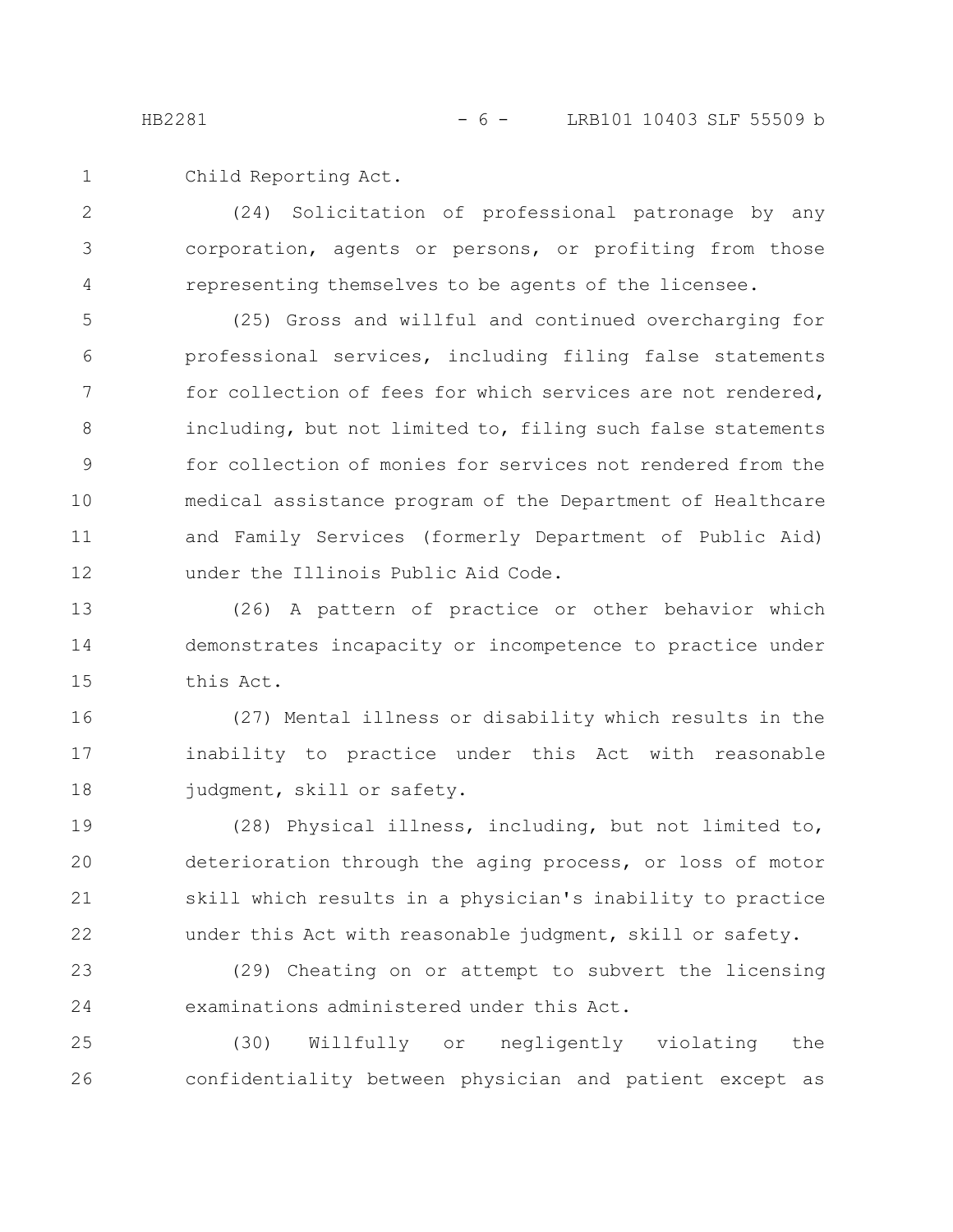required by law. 1

(31) The use of any false, fraudulent, or deceptive statement in any document connected with practice under this Act. 2 3 4

(32) Aiding and abetting an individual not licensed under this Act in the practice of a profession licensed under this Act. 5 6 7

(33) Violating state or federal laws or regulations relating to controlled substances, legend drugs, or ephedra as defined in the Ephedra Prohibition Act. 8 9 10

(34) Failure to report to the Department any adverse final action taken against them by another licensing jurisdiction (any other state or any territory of the United States or any foreign state or country), by any peer review body, by any health care institution, by any professional society or association related to practice under this Act, by any governmental agency, by any law enforcement agency, or by any court for acts or conduct similar to acts or conduct which would constitute grounds for action as defined in this Section. 11 12 13 14 15 16 17 18 19 20

(35) Failure to report to the Department surrender of a license or authorization to practice as a medical doctor, a doctor of osteopathy, a doctor of osteopathic medicine, or doctor of chiropractic in another state or jurisdiction, or surrender of membership on any medical staff or in any medical or professional association or society, while 21 22 23 24 25 26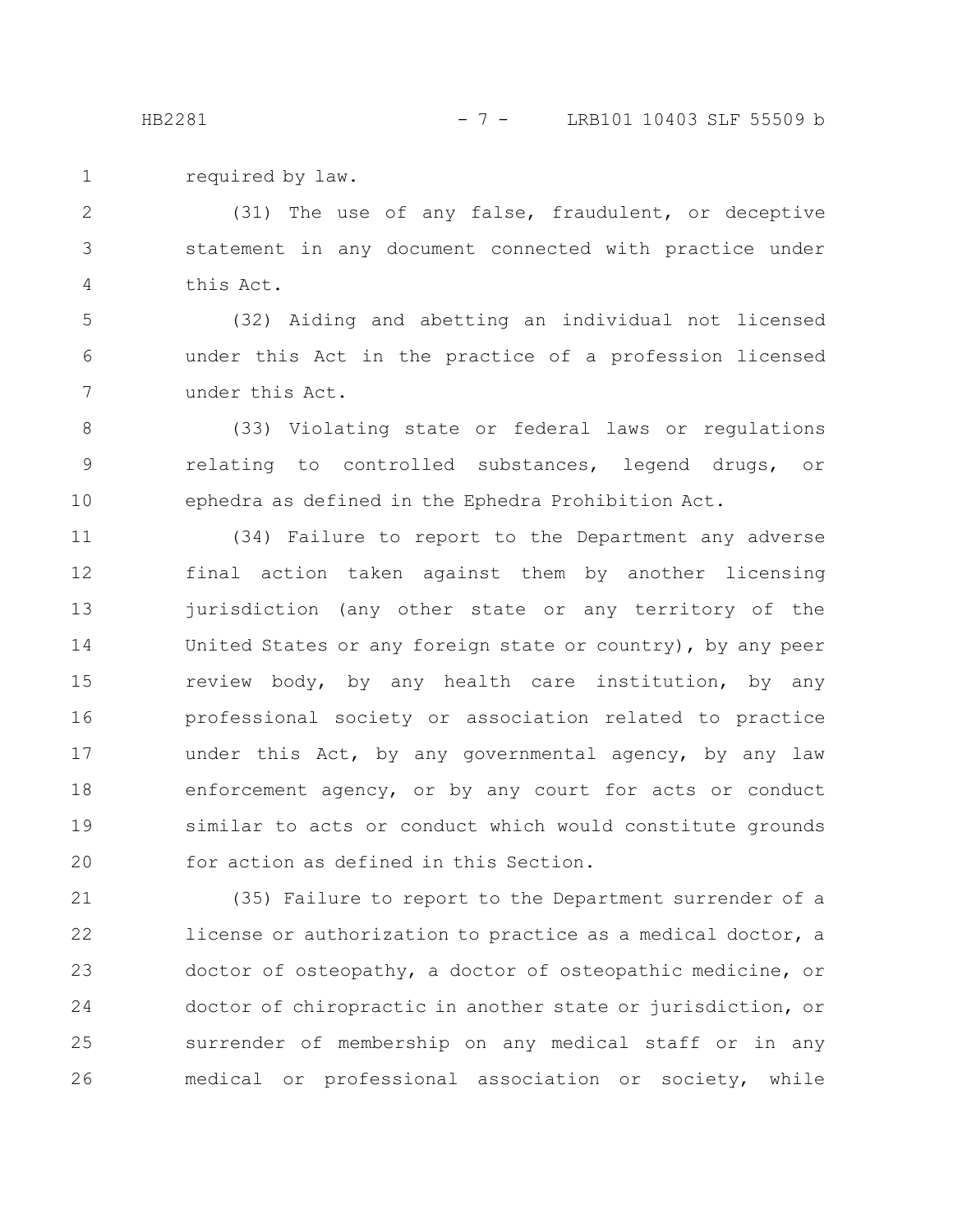under disciplinary investigation by any of those authorities or bodies, for acts or conduct similar to acts or conduct which would constitute grounds for action as defined in this Section. 1 2 3 4

(36) Failure to report to the Department any adverse judgment, settlement, or award arising from a liability claim related to acts or conduct similar to acts or conduct which would constitute grounds for action as defined in this Section. 5 6 7 8 9

(37) Failure to provide copies of medical records as required by law. 10 11

(38) Failure to furnish the Department, its investigators or representatives, relevant information, legally requested by the Department after consultation with the Chief Medical Coordinator or the Deputy Medical Coordinator. 12 13 14 15 16

(39) Violating the Health Care Worker Self-Referral Act. 17 18

(40) Willful failure to provide notice when notice is required under the Parental Notice of Abortion Act of 1995. 19 20

(41) Failure to establish and maintain records of patient care and treatment as required by this law. 21 22

(42) Entering into an excessive number of written collaborative agreements with licensed advanced practice registered nurses resulting in an inability to adequately collaborate. 23 24 25 26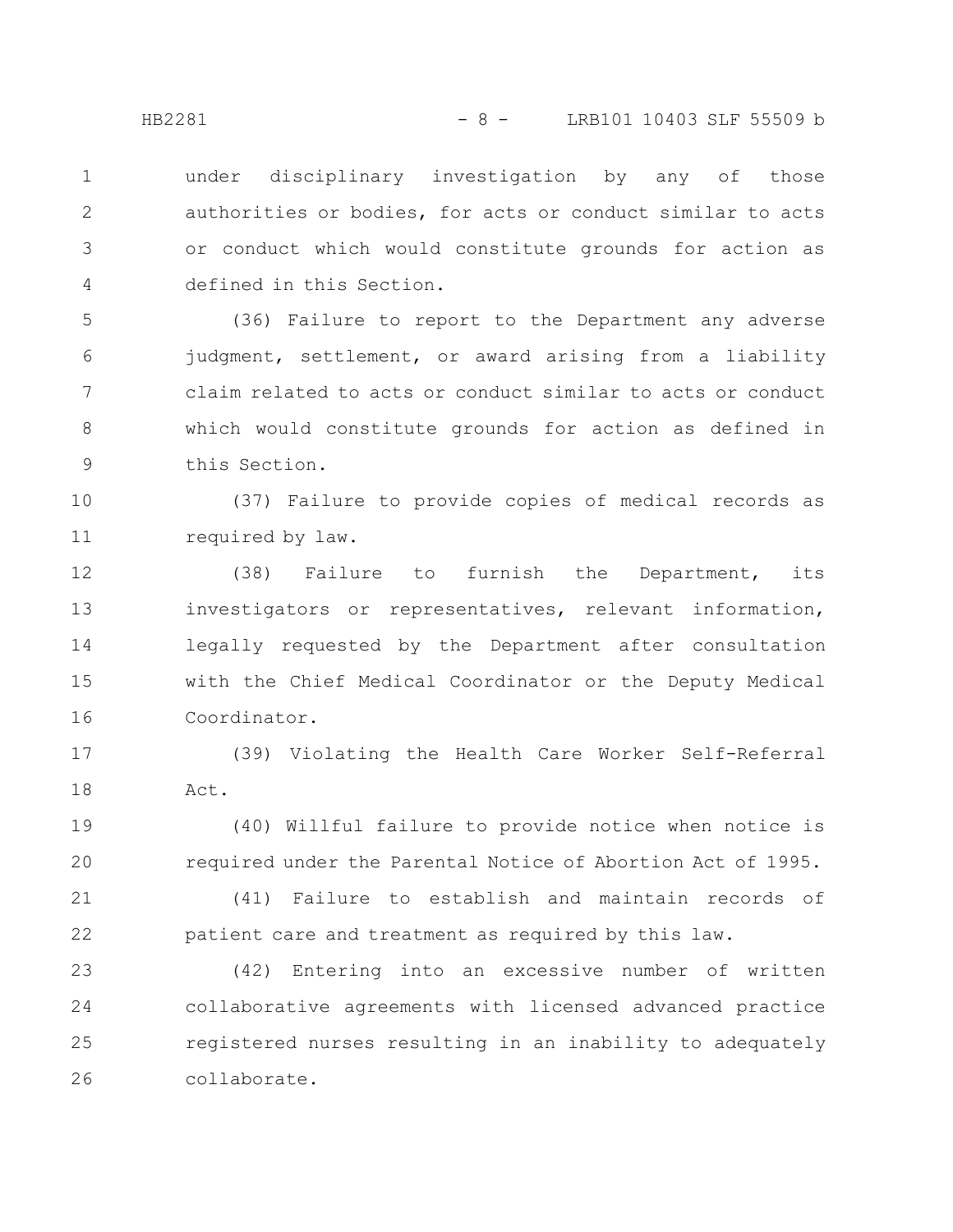#### HB2281 - 9 - LRB101 10403 SLF 55509 b

(43) Repeated failure to adequately collaborate with a licensed advanced practice registered nurse. 1 2

(44) Violating the Compassionate Use of Medical Cannabis Pilot Program Act. 3 4

(45) Entering into an excessive number of written collaborative agreements with licensed prescribing psychologists resulting in an inability to adequately collaborate. 5 6 7 8

(46) Repeated failure to adequately collaborate with a licensed prescribing psychologist. 9 10

(47) Willfully failing to report an instance of suspected abuse, neglect, financial exploitation, or self-neglect of an eligible adult as defined in and required by the Adult Protective Services Act. 11 12 13 14

(48) Being named as an abuser in a verified report by the Department on Aging under the Adult Protective Services Act, and upon proof by clear and convincing evidence that the licensee abused, neglected, or financially exploited an eligible adult as defined in the Adult Protective Services Act. 15 16 17 18 19 20

(49) Entering into an excessive number of written collaborative agreements with licensed physician assistants resulting in an inability to adequately collaborate. 21 22 23 24

(50) Repeated failure to adequately collaborate with a physician assistant. 25 26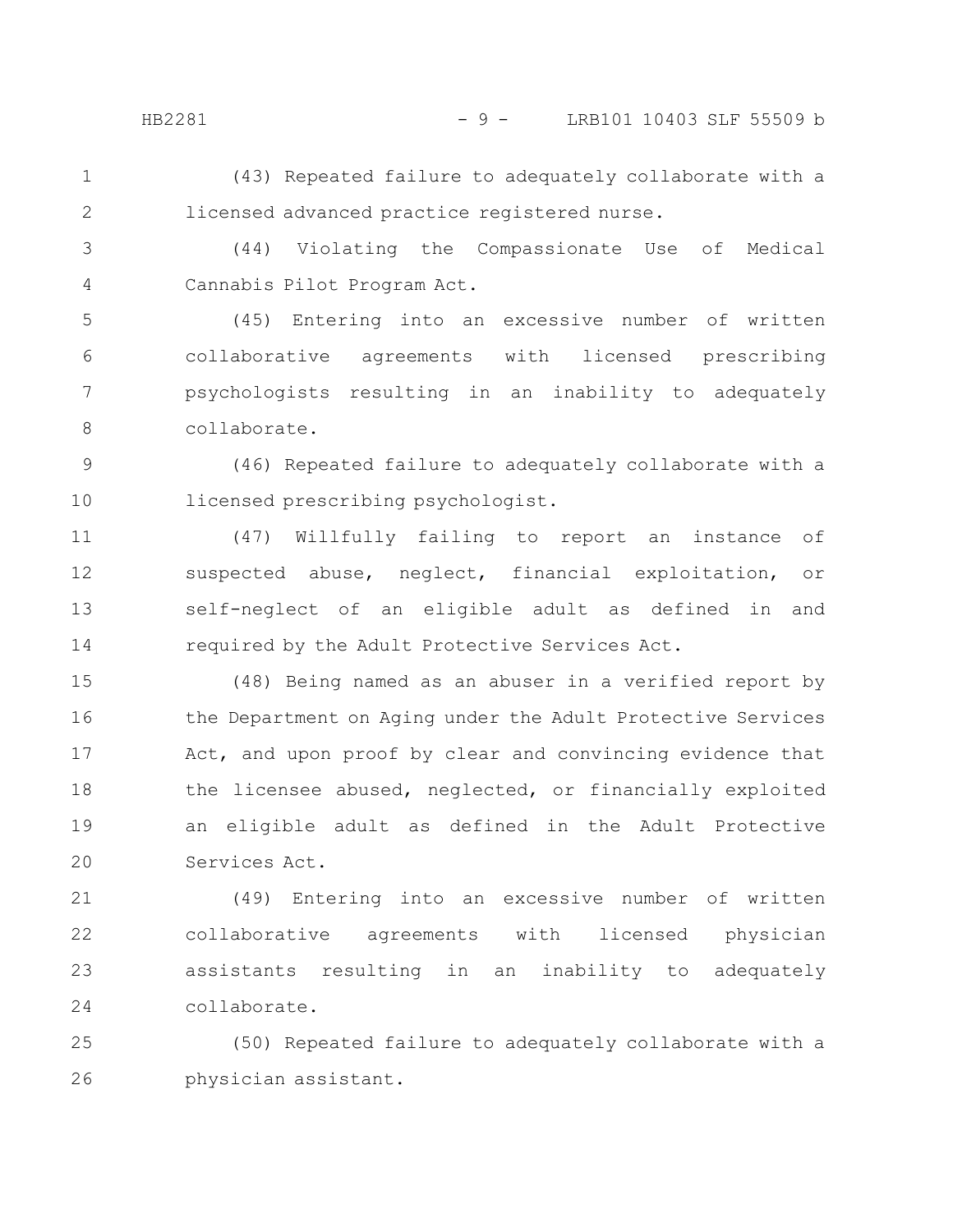Except for actions involving the ground numbered (26), all proceedings to suspend, revoke, place on probationary status, or take any other disciplinary action as the Department may deem proper, with regard to a license on any of the foregoing

grounds, must be commenced within 5 years next after receipt by the Department of a complaint alleging the commission of or notice of the conviction order for any of the acts described herein. Except for the grounds numbered (8), (9), (26), and (29), no action shall be commenced more than 10 years after the date of the incident or act alleged to have violated this Section. For actions involving the ground numbered (26), a pattern of practice or other behavior includes all incidents alleged to be part of the pattern of practice or other behavior that occurred, or a report pursuant to Section 23 of this Act received, within the 10-year period preceding the filing of the complaint. In the event of the settlement of any claim or cause of action in favor of the claimant or the reduction to final judgment of any civil action in favor of the plaintiff, such claim, cause of action or civil action being grounded on the allegation that a person licensed under this Act was negligent in providing care, the Department shall have an additional period of 2 years from the date of notification to the Department under Section 23 of this Act of such settlement or final judgment in which to investigate and commence formal disciplinary proceedings under Section 36 of this Act, except as otherwise provided by law. The time during which the holder 5 6 7 8 9 10 11 12 13 14 15 16 17 18 19 20 21 22 23 24 25 26

1

2

3

4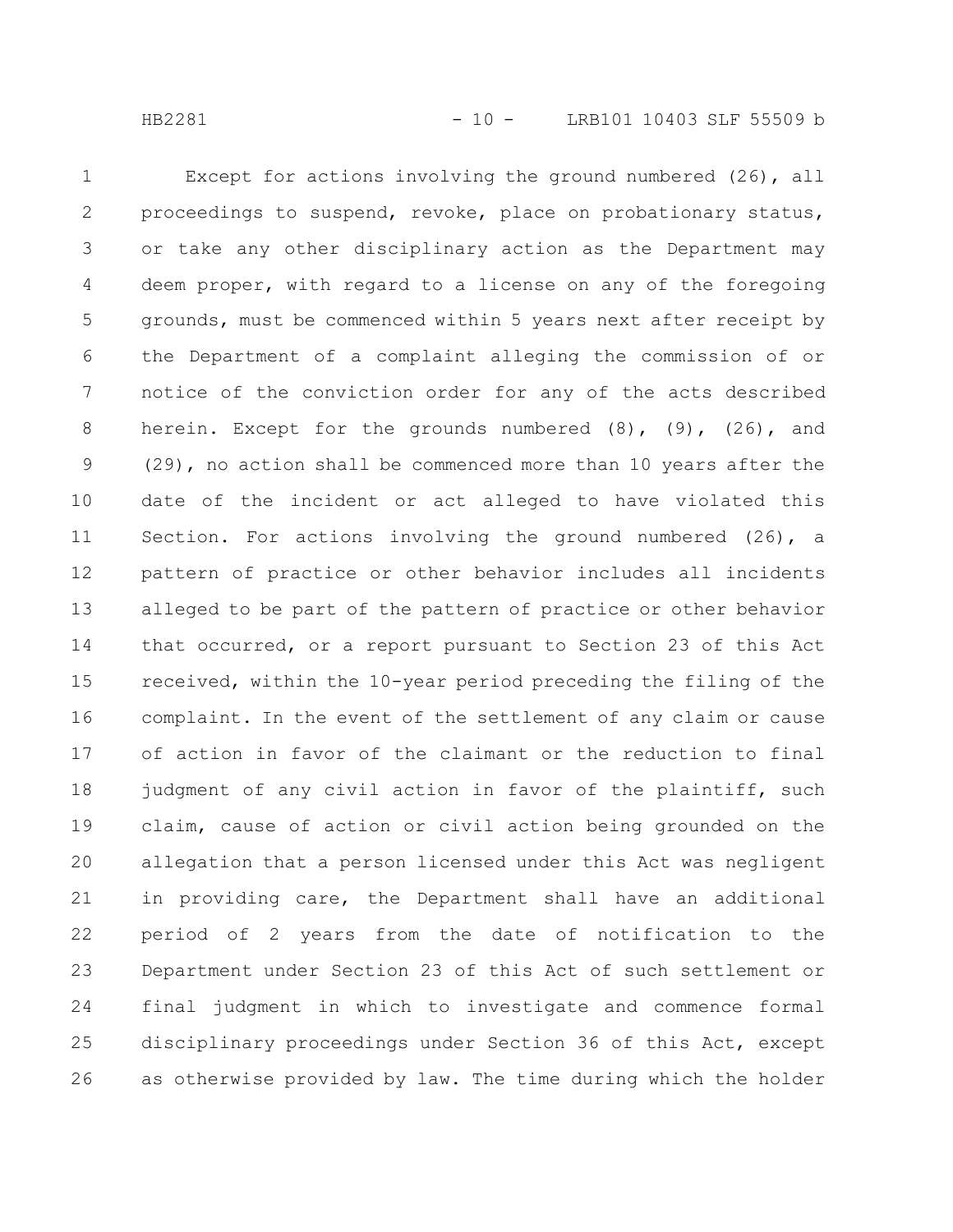of the license was outside the State of Illinois shall not be included within any period of time limiting the commencement of disciplinary action by the Department. 1 2 3

The entry of an order or judgment by any circuit court establishing that any person holding a license under this Act is a person in need of mental treatment operates as a suspension of that license. That person may resume their practice only upon the entry of a Departmental order based upon a finding by the Disciplinary Board that they have been determined to be recovered from mental illness by the court and upon the Disciplinary Board's recommendation that they be permitted to resume their practice. 4 5 6 7 8 9 10 11 12

The Department may refuse to issue or take disciplinary action concerning the license of any person who fails to file a return, or to pay the tax, penalty or interest shown in a filed return, or to pay any final assessment of tax, penalty or interest, as required by any tax Act administered by the Illinois Department of Revenue, until such time as the requirements of any such tax Act are satisfied as determined by the Illinois Department of Revenue. 13 14 15 16 17 18 19 20

The Department, upon the recommendation of the Disciplinary Board, shall adopt rules which set forth standards to be used in determining: 21 22 23

(a) when a person will be deemed sufficiently rehabilitated to warrant the public trust; 24 25

(b) what constitutes dishonorable, unethical or 26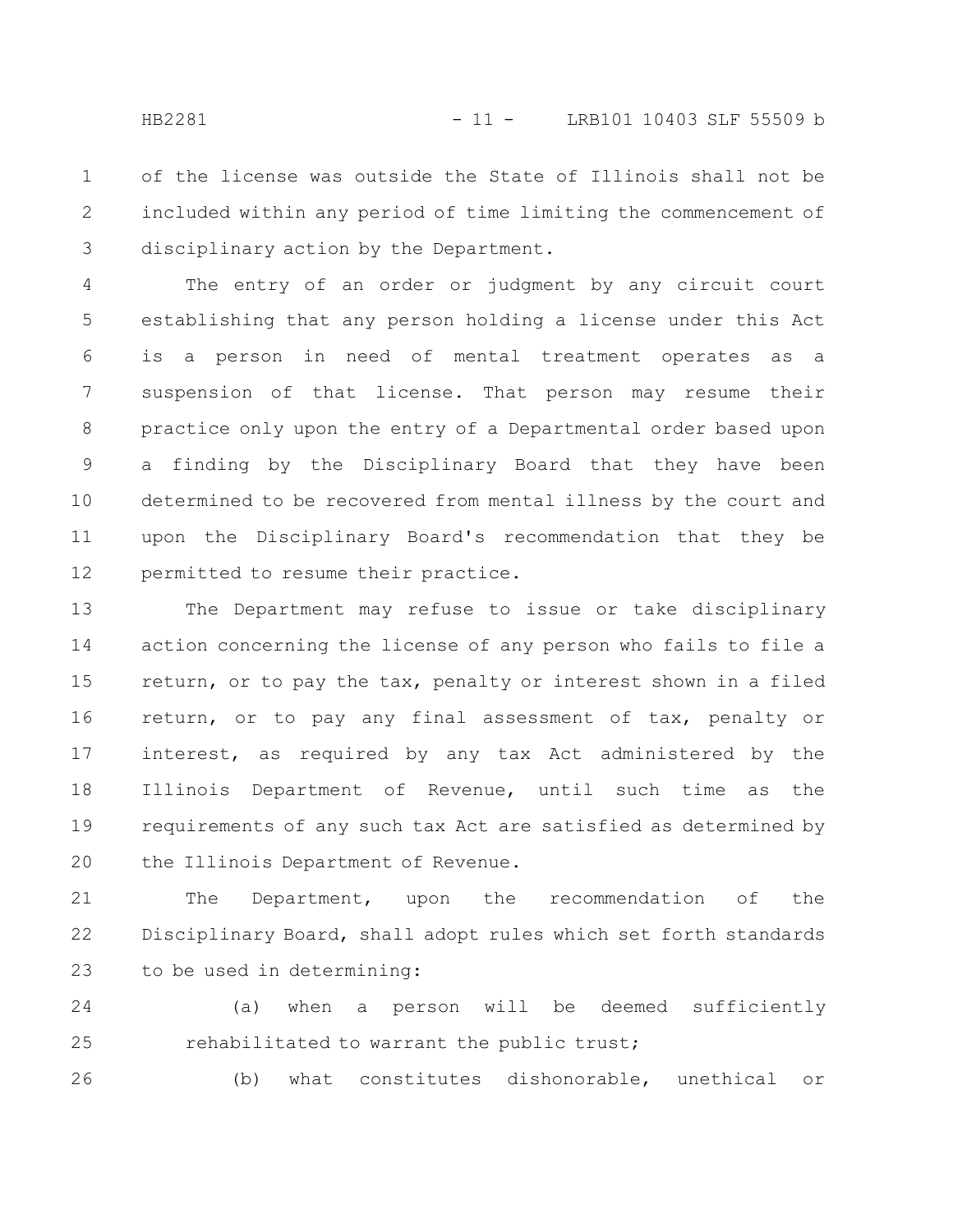unprofessional conduct of a character likely to deceive, defraud, or harm the public; 1 2

(c) what constitutes immoral conduct in the commission of any act, including, but not limited to, commission of an act of sexual misconduct related to the licensee's practice; and 3 4 5 6

(d) what constitutes gross negligence in the practice of medicine. 7 8

However, no such rule shall be admissible into evidence in any civil action except for review of a licensing or other disciplinary action under this Act. 9 10 11

In enforcing this Section, the Disciplinary Board or the Licensing Board, upon a showing of a possible violation, may compel, in the case of the Disciplinary Board, any individual who is licensed to practice under this Act or holds a permit to practice under this Act, or, in the case of the Licensing Board, any individual who has applied for licensure or a permit pursuant to this Act, to submit to a mental or physical examination and evaluation, or both, which may include a substance abuse or sexual offender evaluation, as required by the Licensing Board or Disciplinary Board and at the expense of the Department. The Disciplinary Board or Licensing Board shall specifically designate the examining physician licensed to practice medicine in all of its branches or, if applicable, the multidisciplinary team involved in providing the mental or physical examination and evaluation, or both. The 12 13 14 15 16 17 18 19 20 21 22 23 24 25 26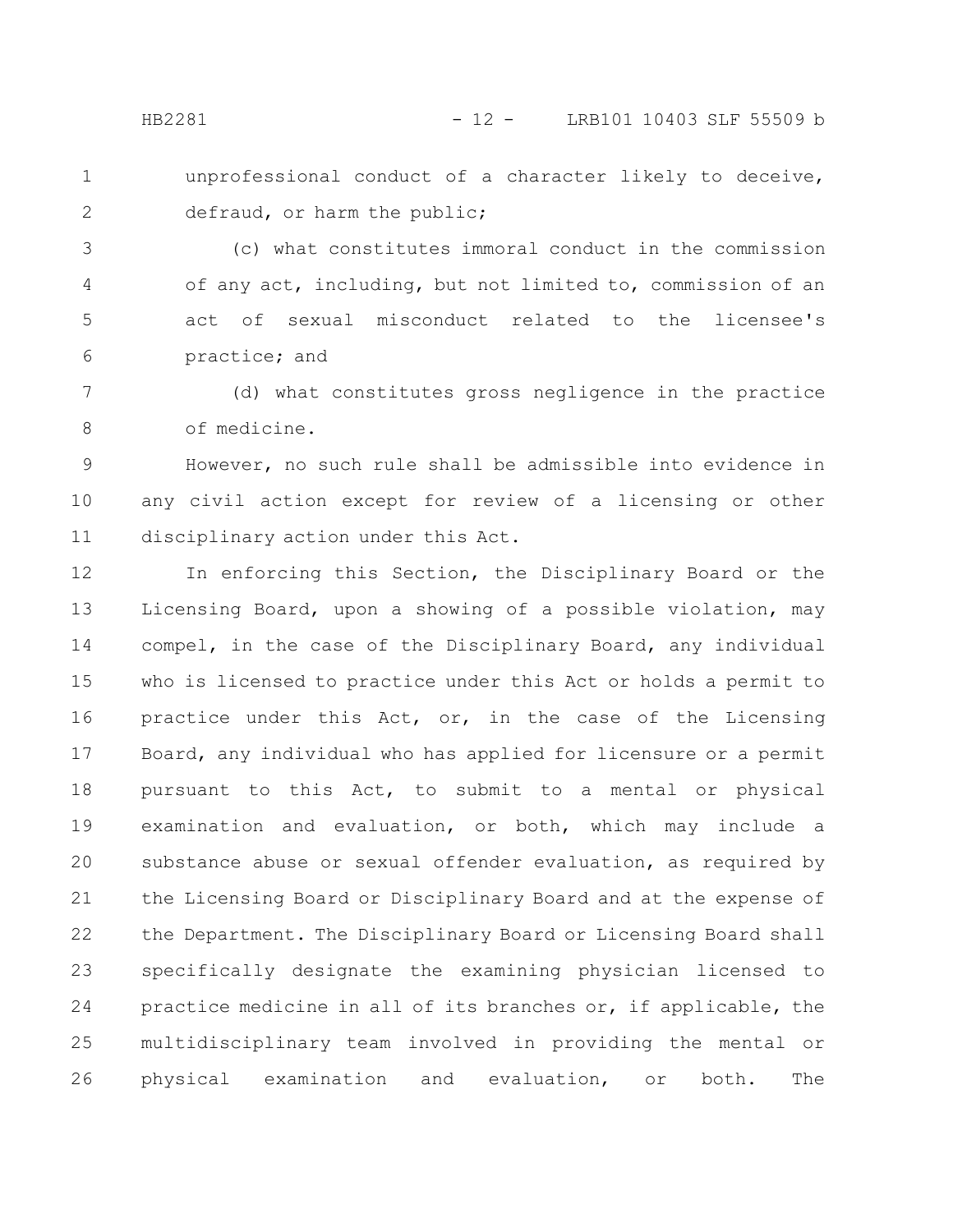multidisciplinary team shall be led by a physician licensed to practice medicine in all of its branches and may consist of one or more or a combination of physicians licensed to practice medicine in all of its branches, licensed chiropractic physicians, licensed clinical psychologists, licensed clinical social workers, licensed clinical professional counselors, and other professional and administrative staff. Any examining physician or member of the multidisciplinary team may require any person ordered to submit to an examination and evaluation pursuant to this Section to submit to any additional supplemental testing deemed necessary to complete any examination or evaluation process, including, but not limited to, blood testing, urinalysis, psychological testing, or neuropsychological testing. The Disciplinary Board, the Licensing Board, or the Department may order the examining physician or any member of the multidisciplinary team to provide to the Department, the Disciplinary Board, or the Licensing Board any and all records, including business records, that relate to the examination and evaluation, including any supplemental testing performed. The Disciplinary Board, the Licensing Board, or the Department may order the examining physician or any member of the multidisciplinary team to present testimony concerning this examination and evaluation of the licensee, permit holder, or applicant, including testimony concerning any supplemental testing or documents relating to the examination and evaluation. No 1 2 3 4 5 6 7 8 9 10 11 12 13 14 15 16 17 18 19 20 21 22 23 24 25 26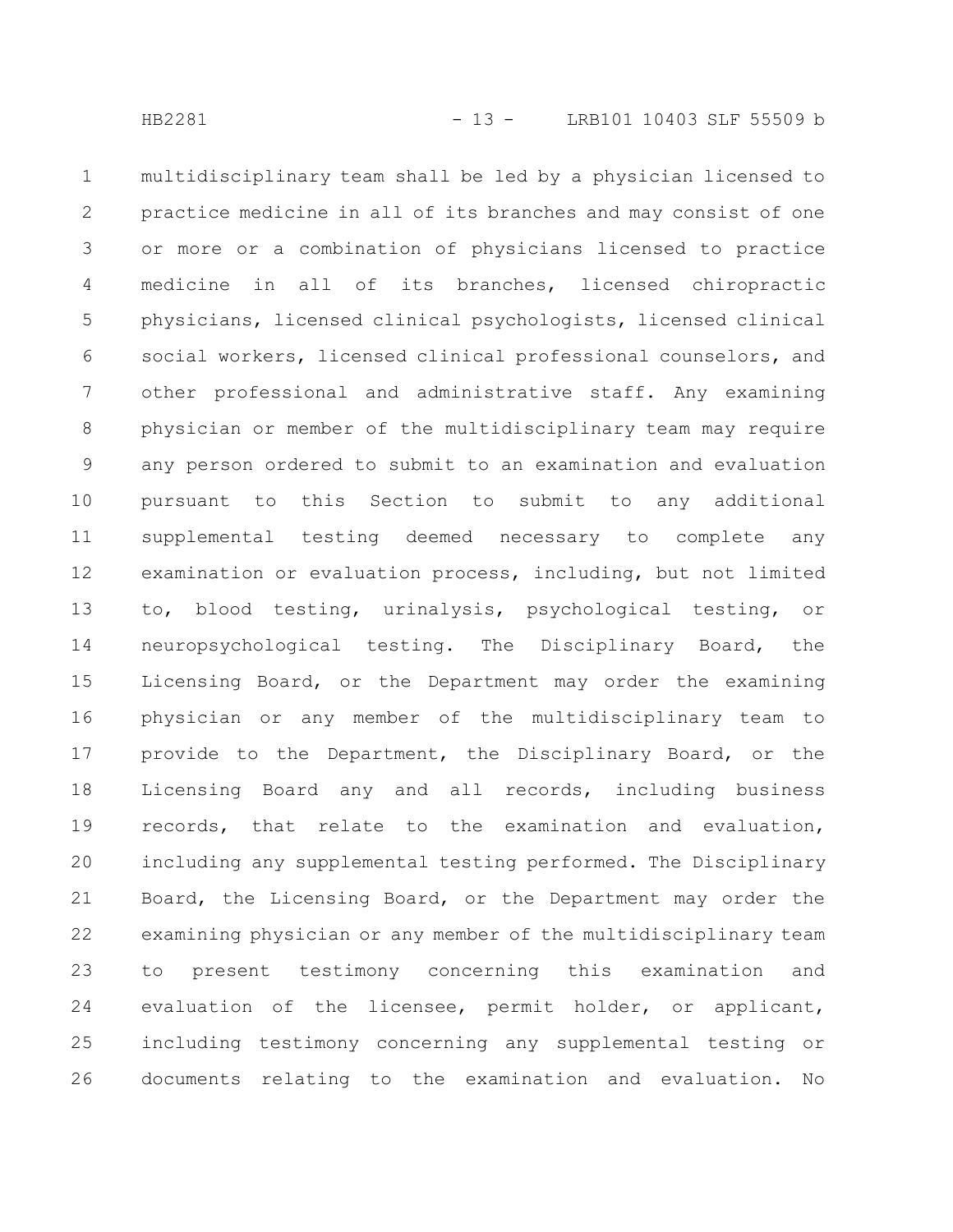information, report, record, or other documents in any way related to the examination and evaluation shall be excluded by reason of any common law or statutory privilege relating to communication between the licensee, permit holder, or applicant and the examining physician or any member of the multidisciplinary team. No authorization is necessary from the licensee, permit holder, or applicant ordered to undergo an evaluation and examination for the examining physician or any member of the multidisciplinary team to provide information, reports, records, or other documents or to provide any testimony regarding the examination and evaluation. The individual to be examined may have, at his or her own expense, another physician of his or her choice present during all aspects of the examination. Failure of any individual to submit to mental or physical examination and evaluation, or both, when directed, shall result in an automatic suspension, without hearing, until such time as the individual submits to the examination. If the Disciplinary Board or Licensing Board finds a physician unable to practice following an examination and evaluation because of the reasons set forth in this Section, the Disciplinary Board or Licensing Board shall require such physician to submit to care, counseling, or treatment by physicians, or other health care professionals, approved or designated by the Disciplinary Board, as a condition for issued, continued, reinstated, or renewed licensure to practice. Any physician, whose license was granted pursuant to 1 2 3 4 5 6 7 8 9 10 11 12 13 14 15 16 17 18 19 20 21 22 23 24 25 26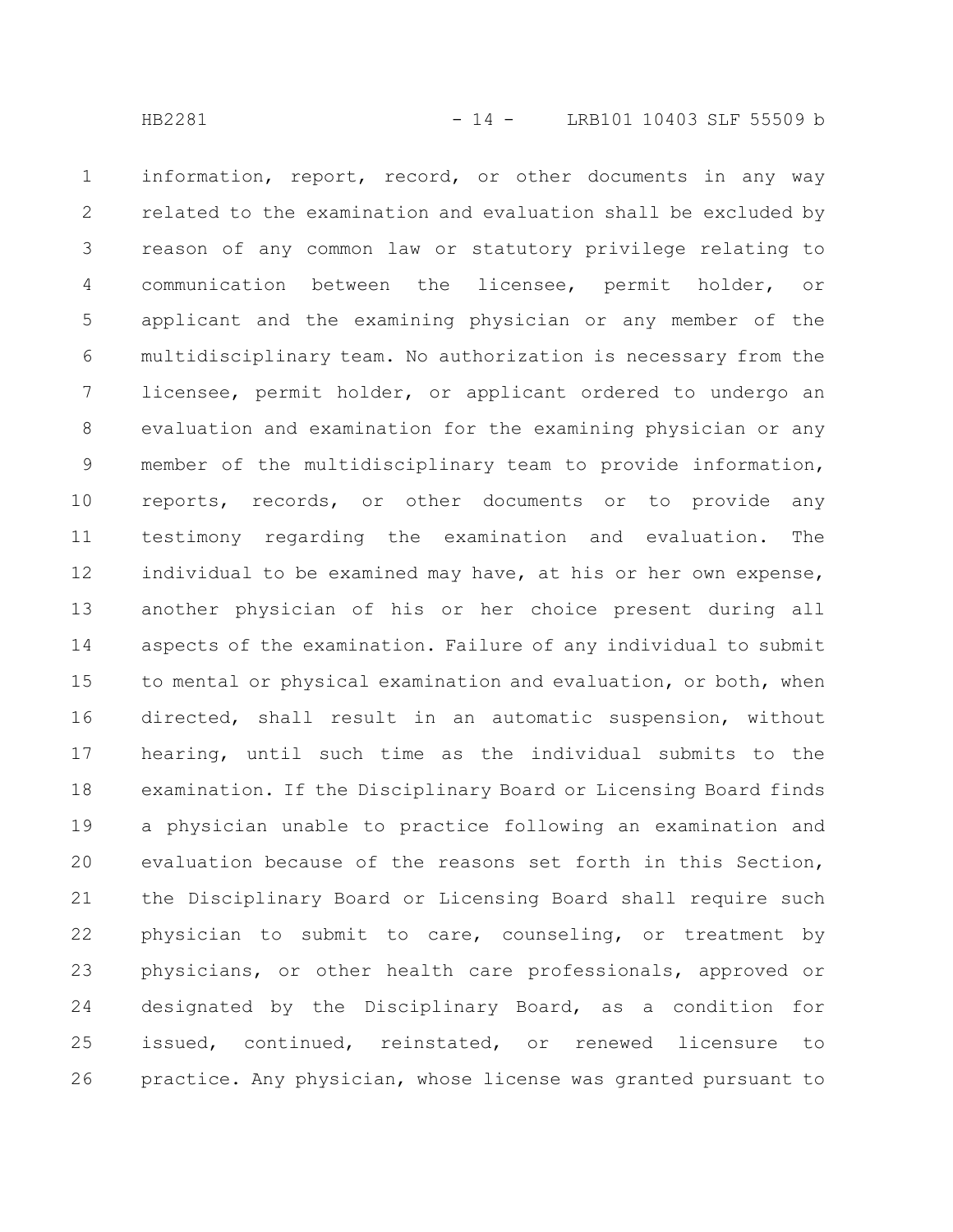Sections 9, 17, or 19 of this Act, or, continued, reinstated, renewed, disciplined or supervised, subject to such terms, conditions or restrictions who shall fail to comply with such terms, conditions or restrictions, or to complete a required program of care, counseling, or treatment, as determined by the Chief Medical Coordinator or Deputy Medical Coordinators, shall be referred to the Secretary for a determination as to whether the licensee shall have their license suspended immediately, pending a hearing by the Disciplinary Board. In instances in which the Secretary immediately suspends a license under this Section, a hearing upon such person's license must be convened by the Disciplinary Board within 15 days after such suspension and completed without appreciable delay. The Disciplinary Board shall have the authority to review the subject physician's record of treatment and counseling regarding the impairment, to the extent permitted by applicable federal statutes and regulations safeguarding the confidentiality of medical records. 1 2 3 4 5 6 7 8 9 10 11 12 13 14 15 16 17 18

An individual licensed under this Act, affected under this Section, shall be afforded an opportunity to demonstrate to the Disciplinary Board that they can resume practice in compliance with acceptable and prevailing standards under the provisions of their license. 19 20 21 22 23

The Department may promulgate rules for the imposition of fines in disciplinary cases, not to exceed \$10,000 for each violation of this Act. Fines may be imposed in conjunction with 24 25 26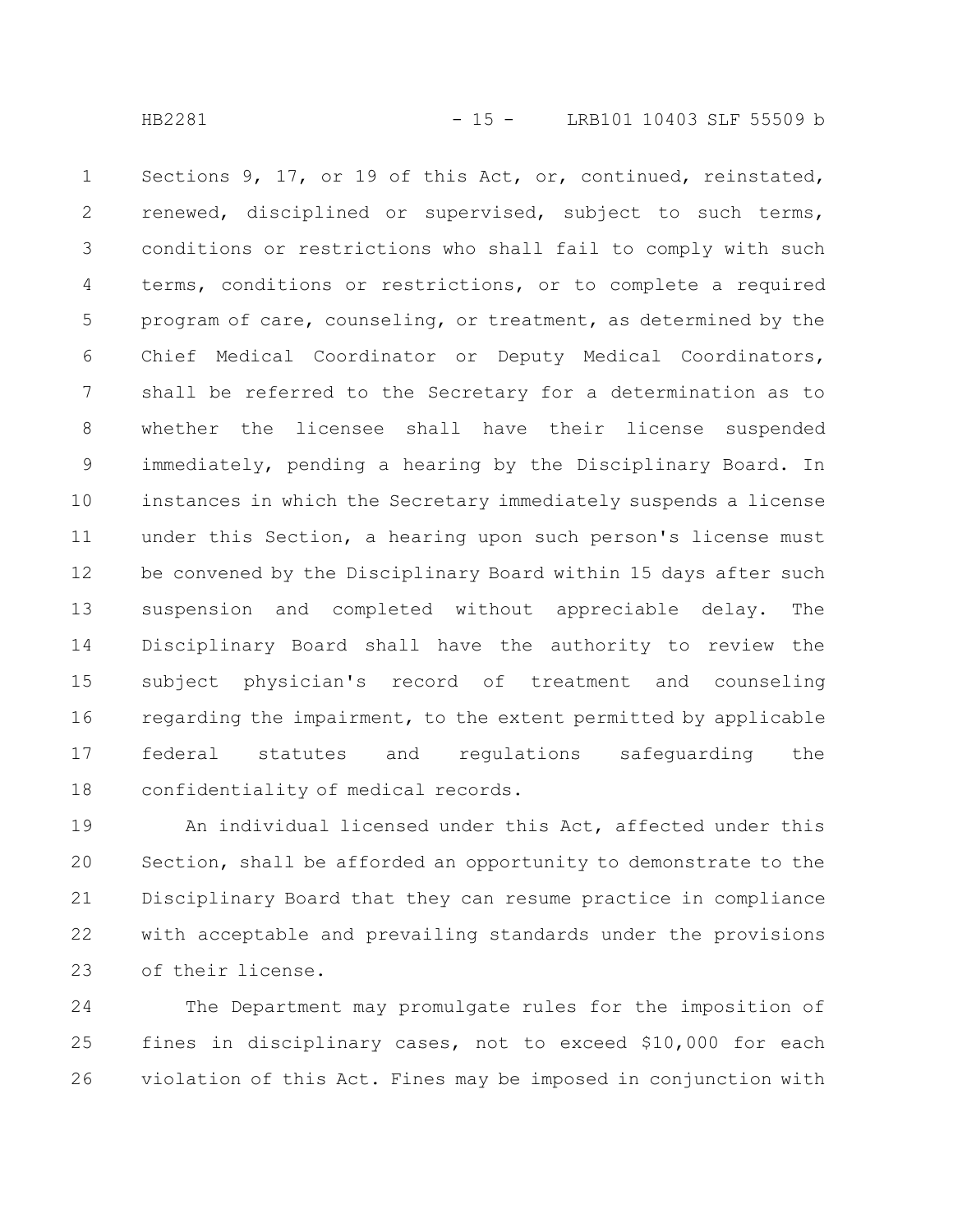other forms of disciplinary action, but shall not be the exclusive disposition of any disciplinary action arising out of conduct resulting in death or injury to a patient. Any funds collected from such fines shall be deposited in the Illinois State Medical Disciplinary Fund. 1 2 3 4 5

All fines imposed under this Section shall be paid within 60 days after the effective date of the order imposing the fine or in accordance with the terms set forth in the order imposing the fine. 6 7 8 9

(B) The Department shall revoke the license or permit issued under this Act to practice medicine or a chiropractic physician who has been convicted a second time of committing any felony under the Illinois Controlled Substances Act or the Methamphetamine Control and Community Protection Act, or who has been convicted a second time of committing a Class 1 felony under Sections 8A-3 and 8A-6 of the Illinois Public Aid Code. A person whose license or permit is revoked under this subsection B shall be prohibited from practicing medicine or treating human ailments without the use of drugs and without operative surgery. 10 11 12 13 14 15 16 17 18 19 20

(C) The Department shall not revoke, suspend, place on probation, reprimand, refuse to issue or renew, or take any other disciplinary or non-disciplinary action against the license or permit issued under this Act to practice medicine to a physician: 21 22 23 24 25

26

(1) based solely upon the recommendation of the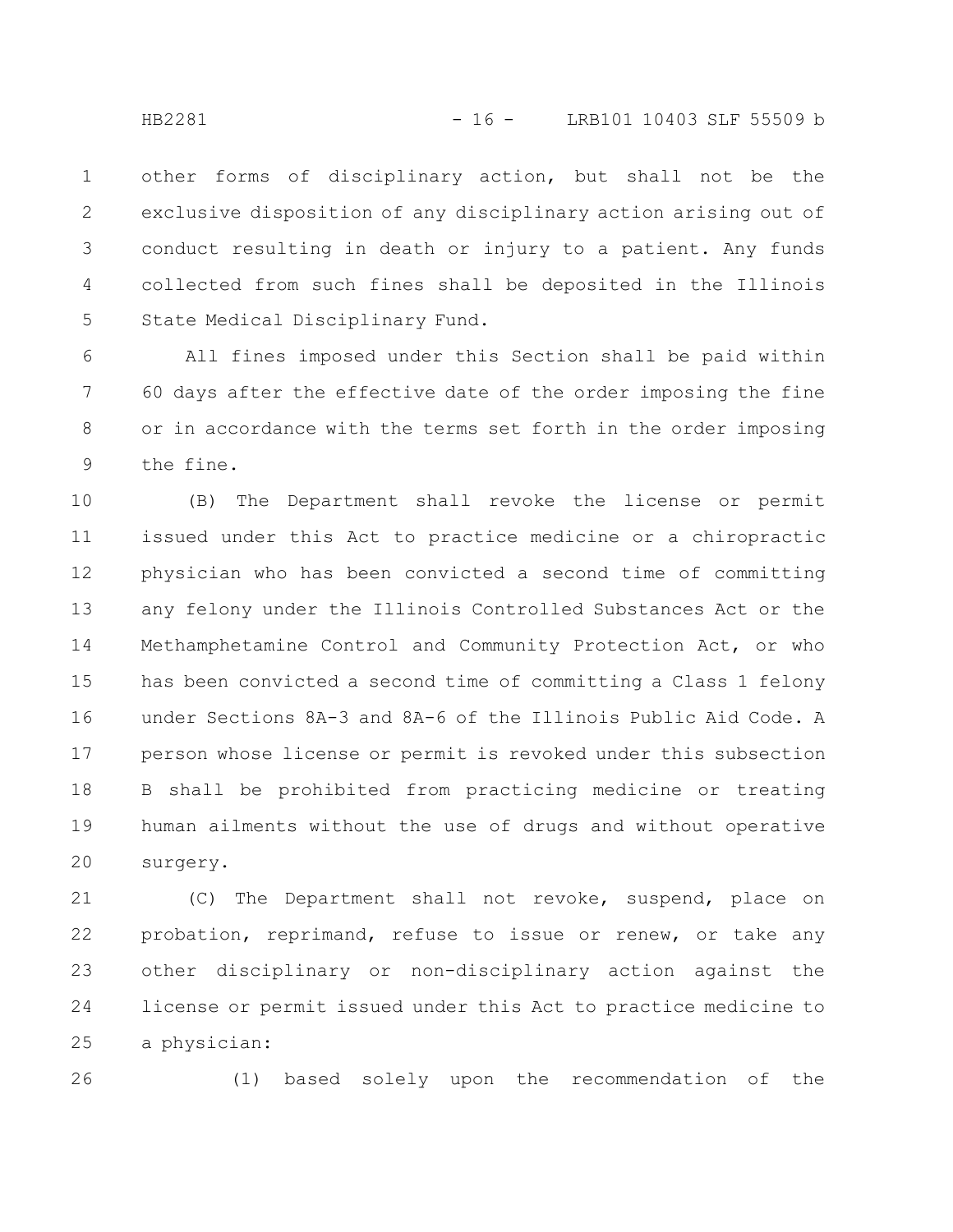physician to an eligible patient regarding, or prescription for, or treatment with, an investigational drug, biological product, or device; or 1 2 3

(2) for experimental treatment for Lyme disease or other tick-borne diseases, including, but not limited to, the prescription of or treatment with long-term antibiotics. 4 5 6 7

(D) The Disciplinary Board shall recommend to the Department civil penalties and any other appropriate discipline in disciplinary cases when the Board finds that a physician willfully performed an abortion with actual knowledge that the person upon whom the abortion has been performed is a minor or an incompetent person without notice as required under the Parental Notice of Abortion Act of 1995. Upon the Board's recommendation, the Department shall impose, for the first violation, a civil penalty of \$1,000 and for a second or subsequent violation, a civil penalty of \$5,000. (Source: P.A. 99-270, eff. 1-1-16; 99-933, eff. 1-27-17; 100-429, eff. 8-25-17; 100-513, eff. 1-1-18; 100-605, eff. 1-1-19; 100-863, eff. 8-14-18; 100-1137, eff. 1-1-19; revised 12-19-18.) 8 9 10 11 12 13 14 15 16 17 18 19 20 21

Section 10. The Illinois Abortion Law of 1975 is amended by changing Sections 10 and 11 and by adding Sections 3.2, 3.3, and 3.4 as follows: 22 23 24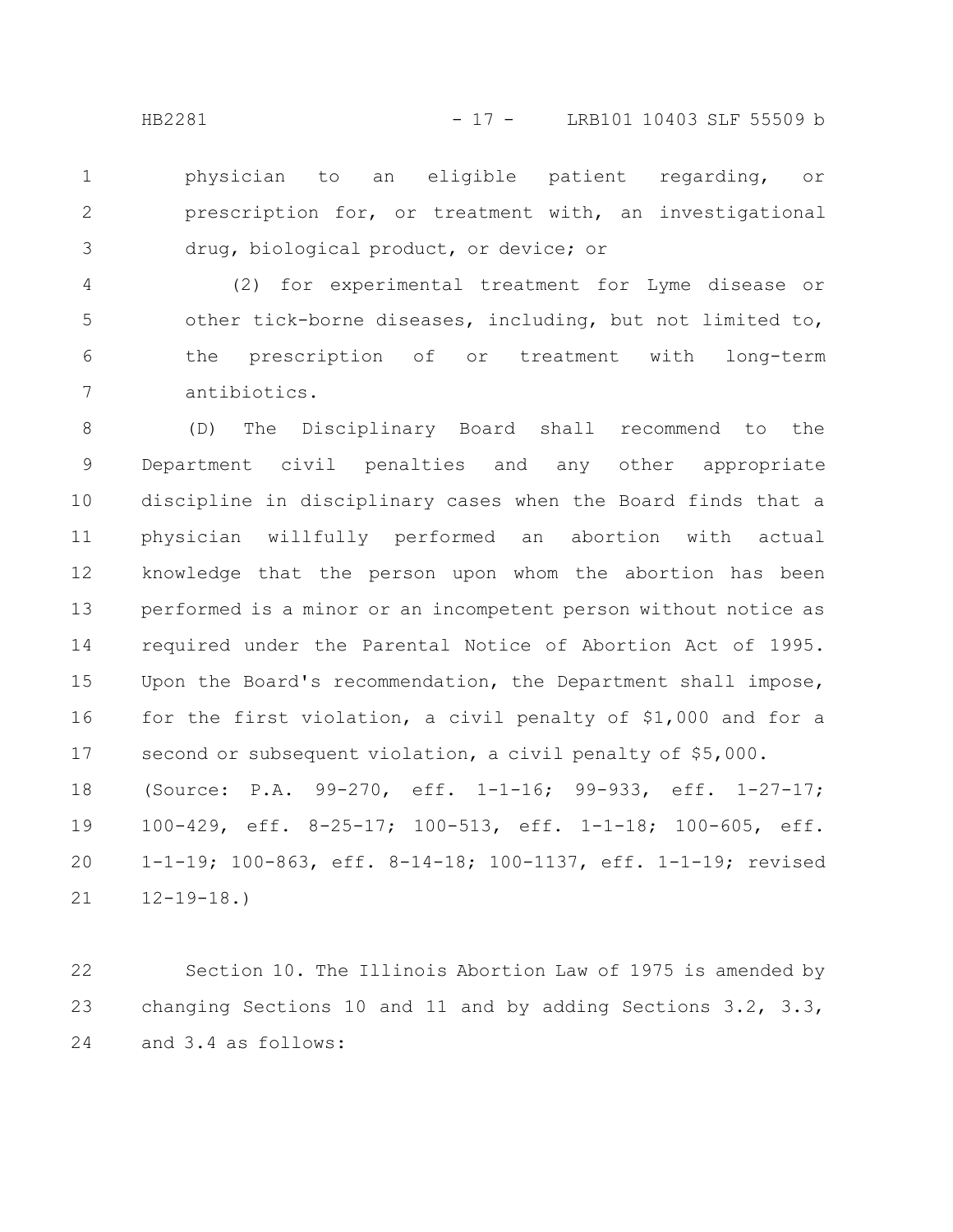| $\mathbf 1$  | (720 ILCS 510/3.2 new)                                         |
|--------------|----------------------------------------------------------------|
| $\mathbf{2}$ | Sec. 3.2. Sex selective and disability abortion ban.           |
| 3            | (a) As used in this Section:                                   |
| 4            | "Any other disability" means any disease, defect, or           |
| 5            | disorder that is genetically inherited. The term includes      |
| 6            | the following:                                                 |
| 7            | <u>(1) a physical disability;</u>                              |
| 8            | (2)<br>a mental or intellectual disability;                    |
| 9            | (3) a physical disfigurement;                                  |
| 10           | scoliosis;<br>(4)                                              |
| 11           | dwarfism;<br>(5)                                               |
| 12           | (6)<br>Down syndrome;                                          |
| 13           | albinism;<br>(7)                                               |
| 14           | (8) amelia; or                                                 |
| 15           | (9) a physical or mental disease.                              |
| 16           | The term does not include a lethal fetal anomaly.              |
| 17           | "Down syndrome" means<br>a chromosomal disorder                |
| 18           | associated with an extra chromosome 21 or an effective         |
| 19           | trisomy for chromosome 21.                                     |
| 20           | "Potential diagnosis" refers to the presence of some           |
| 21           | risk factors that indicate that a health problem may occur.    |
| 22           | "Sex selective abortion" means an abortion that is             |
| 23           | performed solely because of the sex of the fetus.              |
| 24           | (b) A person may not intentionally perform or attempt to       |
| 25           | perform an abortion before the earlier of viability of the     |
| 26           | fetus or 20 weeks of postfertilization age if the person knows |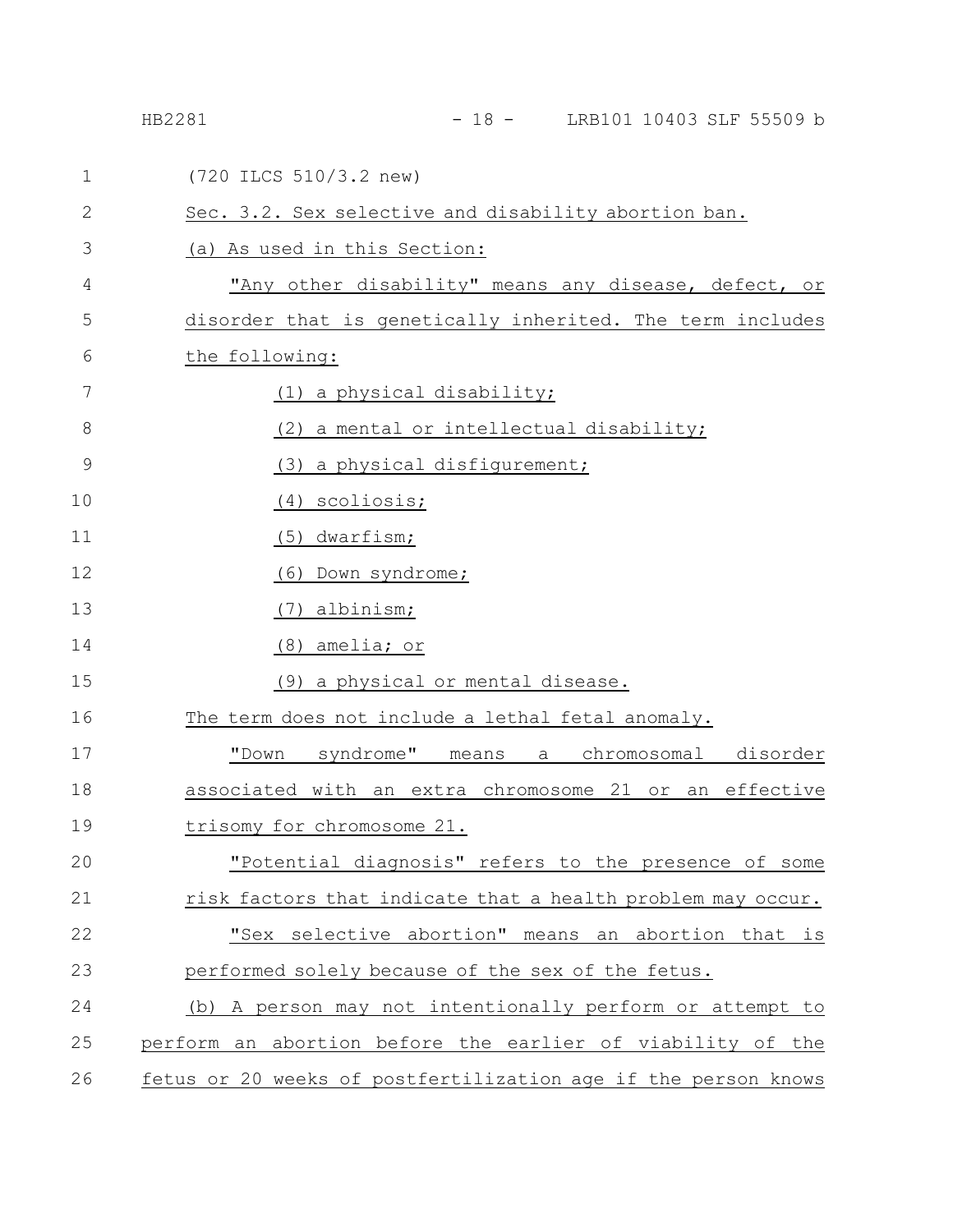that the pregnant woman is seeking a sex selective abortion. (c) A person may not intentionally perform or attempt to perform an abortion after viability of the fetus or 20 weeks of postfertilization age if the person knows that the pregnant woman is seeking a sex selective abortion. 1 2 3 4 5

(d) A person may not intentionally perform or attempt to perform an abortion before the earlier of viability of the fetus or 20 weeks of postfertilization age if the person knows that the pregnant woman is seeking the abortion solely because the fetus has been diagnosed with Down syndrome or has a potential diagnosis of Down syndrome. 6 7 8 9 10 11

(e) A person may not intentionally perform or attempt to perform an abortion after viability of the fetus or 20 weeks of postfertilization age if the person knows that the pregnant woman is seeking the abortion solely because the fetus has been diagnosed with Down syndrome or has a potential diagnosis of Down syndrome. 12 13 14 15 16 17

(f) A person may not intentionally perform or attempt to perform an abortion before the earlier of viability of the fetus or 20 weeks of postfertilization age if the person knows that the pregnant woman is seeking the abortion solely because the fetus has been diagnosed with any other disability or has a potential diagnosis of any other disability. 18 19 20 21 22 23

(g) A person may not intentionally perform or attempt to perform an abortion after viability of the fetus or 20 weeks of postfertilization age if the person knows that the pregnant 24 25 26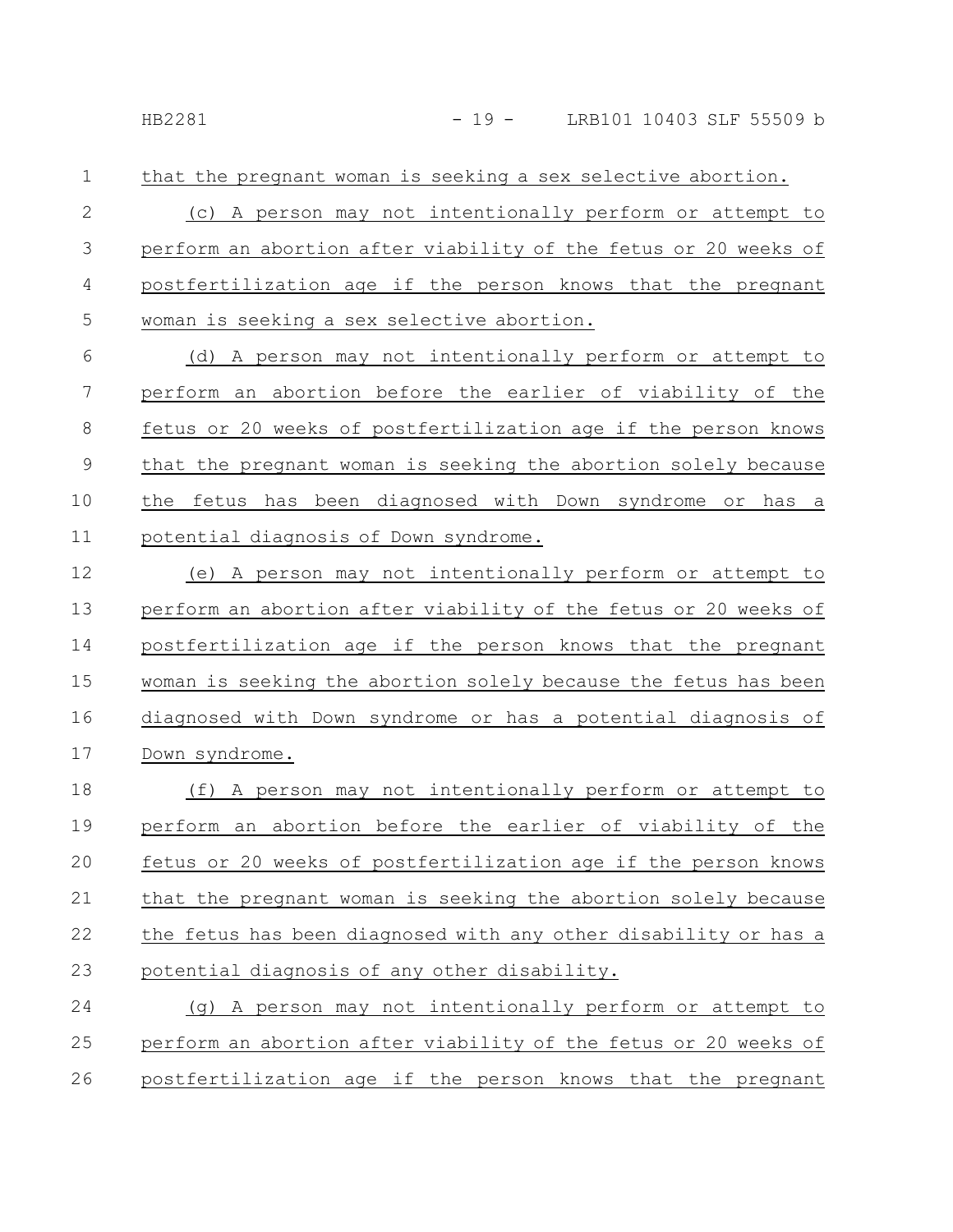woman is seeking the abortion solely because the fetus has been diagnosed with any other disability or has a potential diagnosis of any other disability. 1 2 3

(h) A person may not intentionally perform or attempt to perform an abortion before the earlier of viability of the fetus or 20 weeks of postfertilization age if the person knows that the pregnant woman is seeking the abortion solely because of the race, color, national origin, or ancestry of the fetus. 4 5 6 7 8

(i) A person may not intentionally perform or attempt to perform an abortion after viability of the fetus or 20 weeks of postfertilization age if the person knows that the pregnant woman is seeking the abortion solely because of the race, color, national origin, or ancestry of the fetus. 9 10 11 12 13

(j) A person who knowingly or intentionally performs an abortion in violation of this Section may be subject to: 14 15

(1) disciplinary sanctions under Section 22 of the Medical Practice Act of 1987; and 16 17

(2) civil liability for wrongful death. 18

(k) A pregnant woman upon whom an abortion is performed in violation of this Section may not be prosecuted for violating or conspiring to violate this Section. 19 20 21

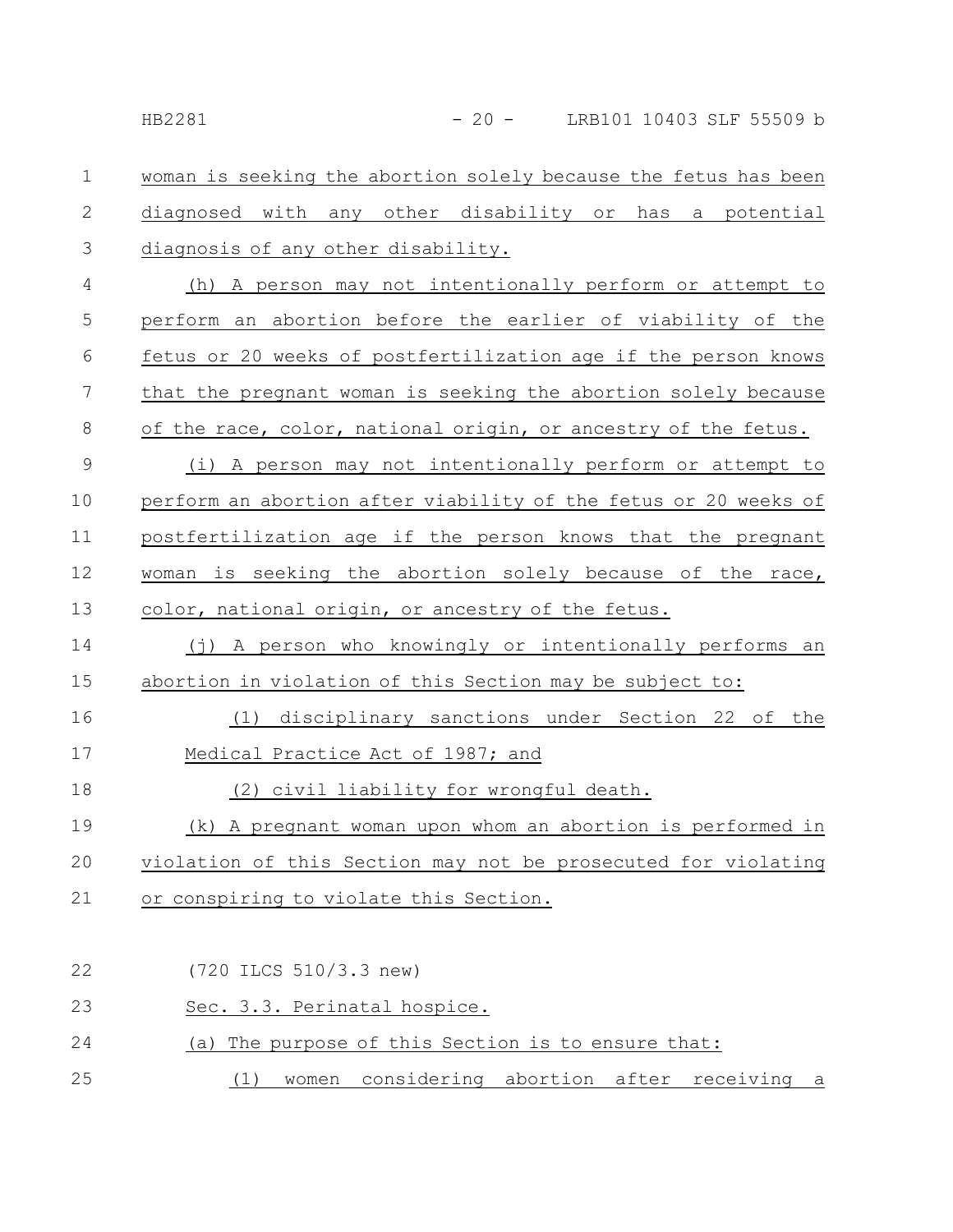# HB2281 - 21 - LRB101 10403 SLF 55509 b

| $\mathbf 1$   | diagnosis of a lethal fetal anomaly are informed of the          |
|---------------|------------------------------------------------------------------|
| $\mathbf{2}$  | availability of perinatal hospice care; and                      |
| 3             | women choosing abortion after receiving a<br>(2)                 |
| 4             | diagnosis of a lethal fetal anomaly are making a fully           |
| 5             | informed decision.                                               |
| 6             | (b) As used in this Section:                                     |
| 7             | "Lethal fetal anomaly" means a fetal condition                   |
| $8\,$         | diagnosed before birth that, if the pregnancy results in a       |
| $\mathcal{G}$ | live birth, will with reasonable certainty result in the         |
| 10            | death of the child not more than 3 months after the child's      |
| 11            | birth.                                                           |
| 12            | "Perinatal hospice" means the provision of                       |
| 13            | comprehensive, supportive care to a pregnant woman and her       |
| 14            | family beginning with the diagnosis of a lethal fetal            |
| 15            | anomaly and continuing through the live birth and death of       |
| 16            | the woman's child as a result of the lethal fetal anomaly.       |
| 17            | The term includes counseling and medical care provided by        |
| 18            | maternal-fetal medical specialists, obstetricians,               |
| 19            | neonatologists, anesthesia specialists, specialty nurses,        |
| 20            | clergy, social workers, and others that<br>are focused on        |
| 21            | alleviating fear and ensuring that the woman and her family      |
| 22            | experience the life and death of the child in a comfortable      |
| 23            | and supportive environment.                                      |
| 24            | Department shall develop a perinatal hospice<br>The<br>(C)       |
| 25            | and post the perinatal hospice brochure<br>the<br>brochure<br>on |
| 26            | Department's Internet web site.                                  |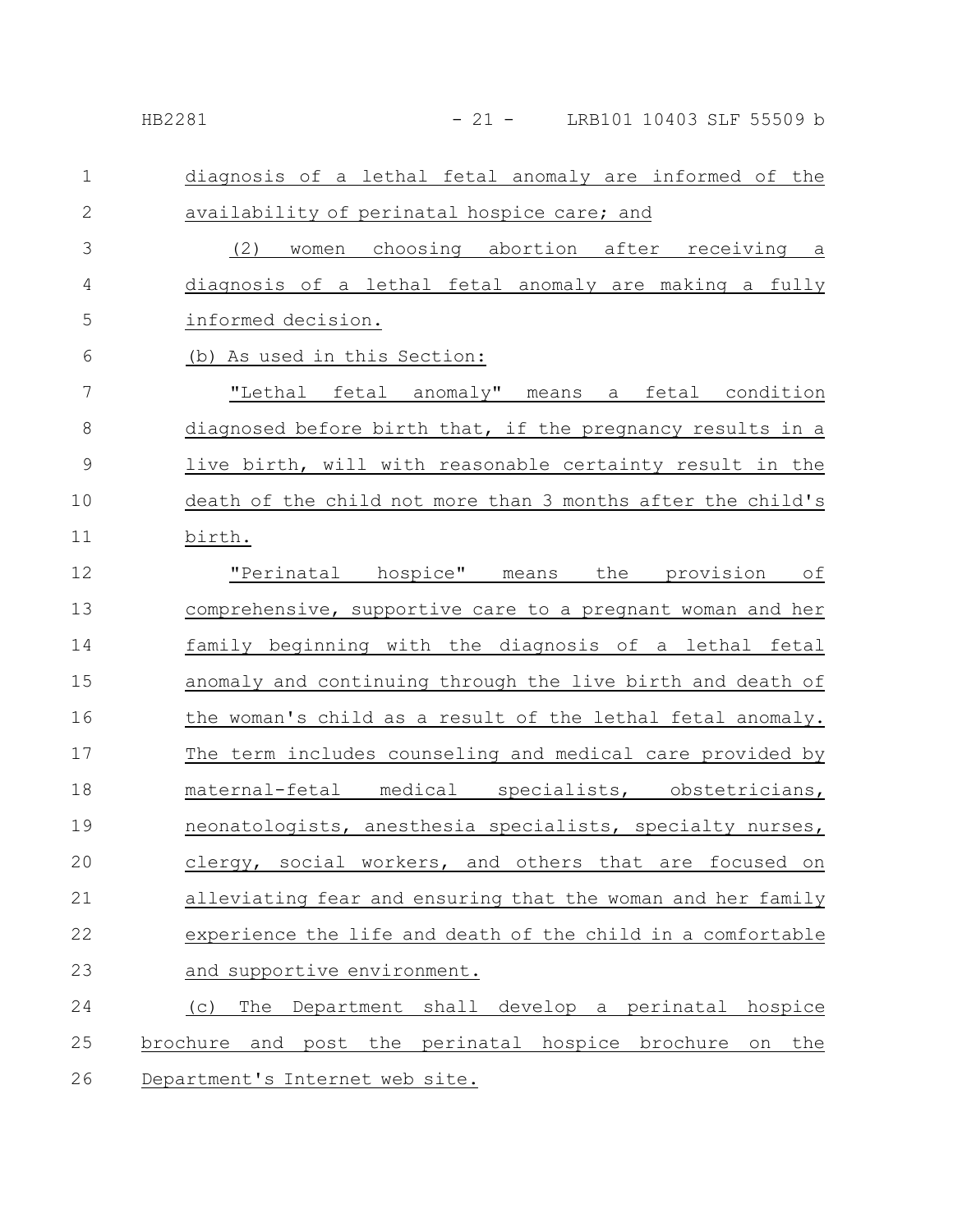### - 22 - LRB101 10403 SLF 55509 b

| $\mathbf 1$   | The perinatal brochure developed under this Section<br>(d)      |
|---------------|-----------------------------------------------------------------|
| $\mathbf{2}$  | must include the following:                                     |
| 3             | (1) a description of the health care and other services         |
| 4             | available from perinatal hospice;                               |
| 5             | (2) information that medical assistance benefits may            |
| 6             | be available for prenatal care, childbirth, and perinatal       |
| 7             | hospice; and                                                    |
| 8             | (3) information regarding accessing grief counseling            |
| $\mathcal{G}$ | and other human services, and the types of services that        |
| 10            | are available through this service.                             |
| 11            | The Department shall develop and regularly update a<br>(e)      |
| 12            | list of all perinatal hospice providers and programs in this    |
| 13            | State. The Department may include on the list perinatal hospice |
| 14            | providers and programs in other states that provide care to     |
| 15            | residents of this State. The Department shall post the list of  |
| 16            | perinatal hospice providers and programs on the Department's    |
| 17            | Internet web site.                                              |
| 18            | (f) The Department shall develop a form on which a pregnant     |
| 19            | woman certifies, at the time of receiving a diagnosis that the  |
| $20$          | pregnant woman's unborn child has a lethal fetal anomaly, that  |
| 21            | the pregnant woman has received the following:                  |
| 22            | (1) a copy of the perinatal hospice brochure developed          |
| 23            | under this Section;                                             |
| 24            | a list of the perinatal hospice providers and<br>(2)            |
| 25            | programs developed under subsection (e) of this Section.        |
| 26            | The provider diagnosing the pregnant woman's unborn<br>(q)      |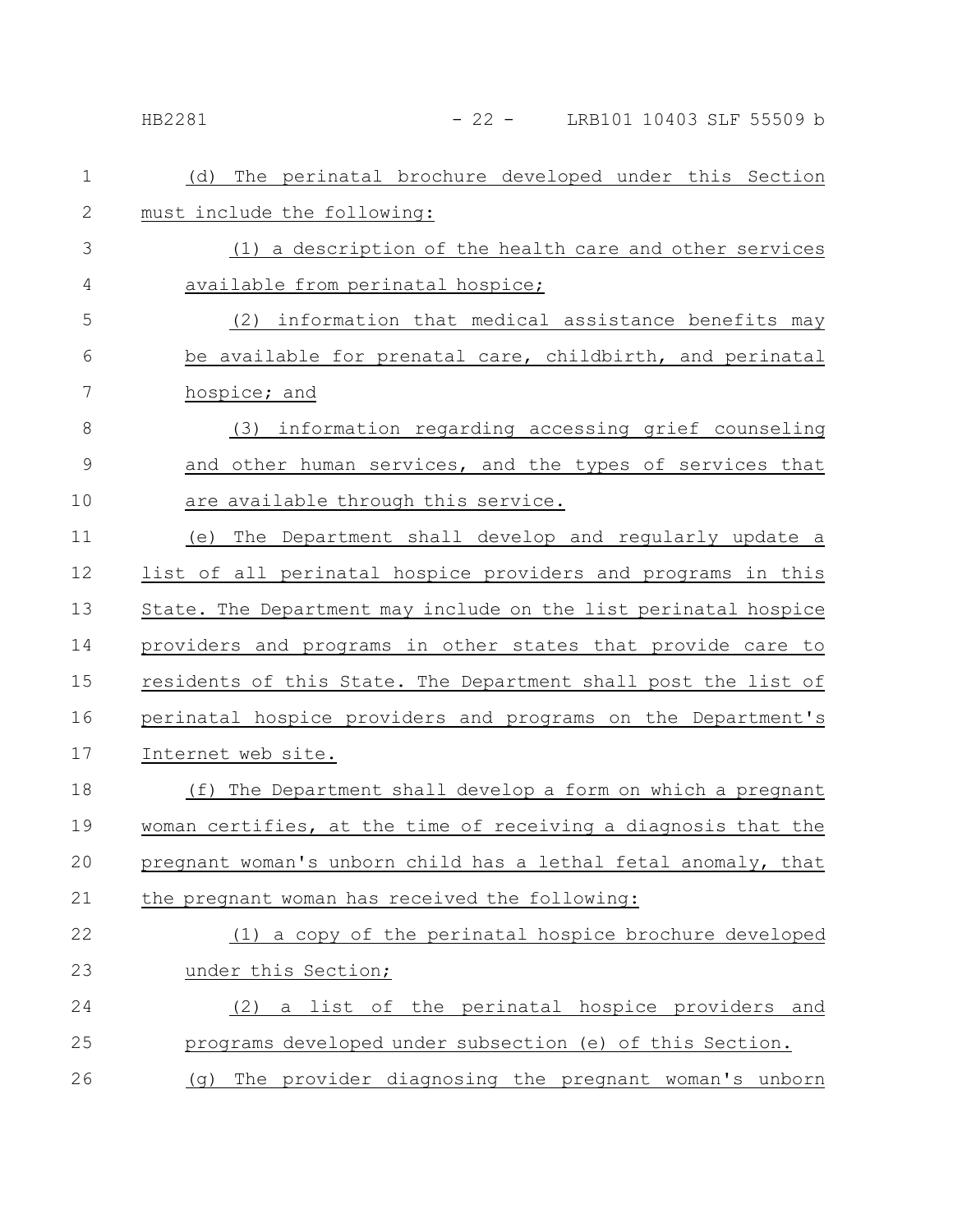| HB2281 | LRB101 10403 SLF 55509 b |  |
|--------|--------------------------|--|
|        |                          |  |

| 1             | child with the lethal fetal anomaly shall, at the time of      |
|---------------|----------------------------------------------------------------|
| $\mathbf{2}$  | diagnosis:                                                     |
| 3             | (1) provide the pregnant woman with a written copy of:         |
| 4             | perinatal brochure developed under<br>(A)<br>the               |
| 5             | subsection (c) of this Section; and                            |
| 6             | the certification form developed by the<br>(B)                 |
| 7             | Department under subsection (f); and                           |
| $8\,$         | (2) have the pregnant woman complete the certification         |
| $\mathcal{G}$ | form.                                                          |
| 10            | The Department shall adopt rules within 90 days after<br>(h)   |
| 11            | the effective date of this amendatory Act of the 101st General |
| 12            | Assembly to implement this Section.                            |
|               |                                                                |
| 13            | (720 ILCS 510/3.4 new)                                         |
| 14            | Sec. 3.4. Prohibited abortions.                                |
| 15            | (a) A person may not perform an abortion of a fetus solely     |
| 16            | because of the fetus's race, color, national origin, ancestry, |
| 17            | sex, or diagnosis or potential diagnosis of the fetus having   |
| 18            | Down syndrome or any other disability.                         |
| 19            | (b) At least 18 hours before an abortion is performed on a     |
| 20            | pregnant woman whose unborn child has been diagnosed with a    |
| 21            | lethal fetal anomaly, the physician who will perform the       |
| 22            | abortion shall:                                                |
| 23            | (1) orally and in person, inform the pregnant woman of         |
| 24            | the availability of perinatal hospice services; and            |
| 25            | (2) provide the pregnant woman copies of the perinatal         |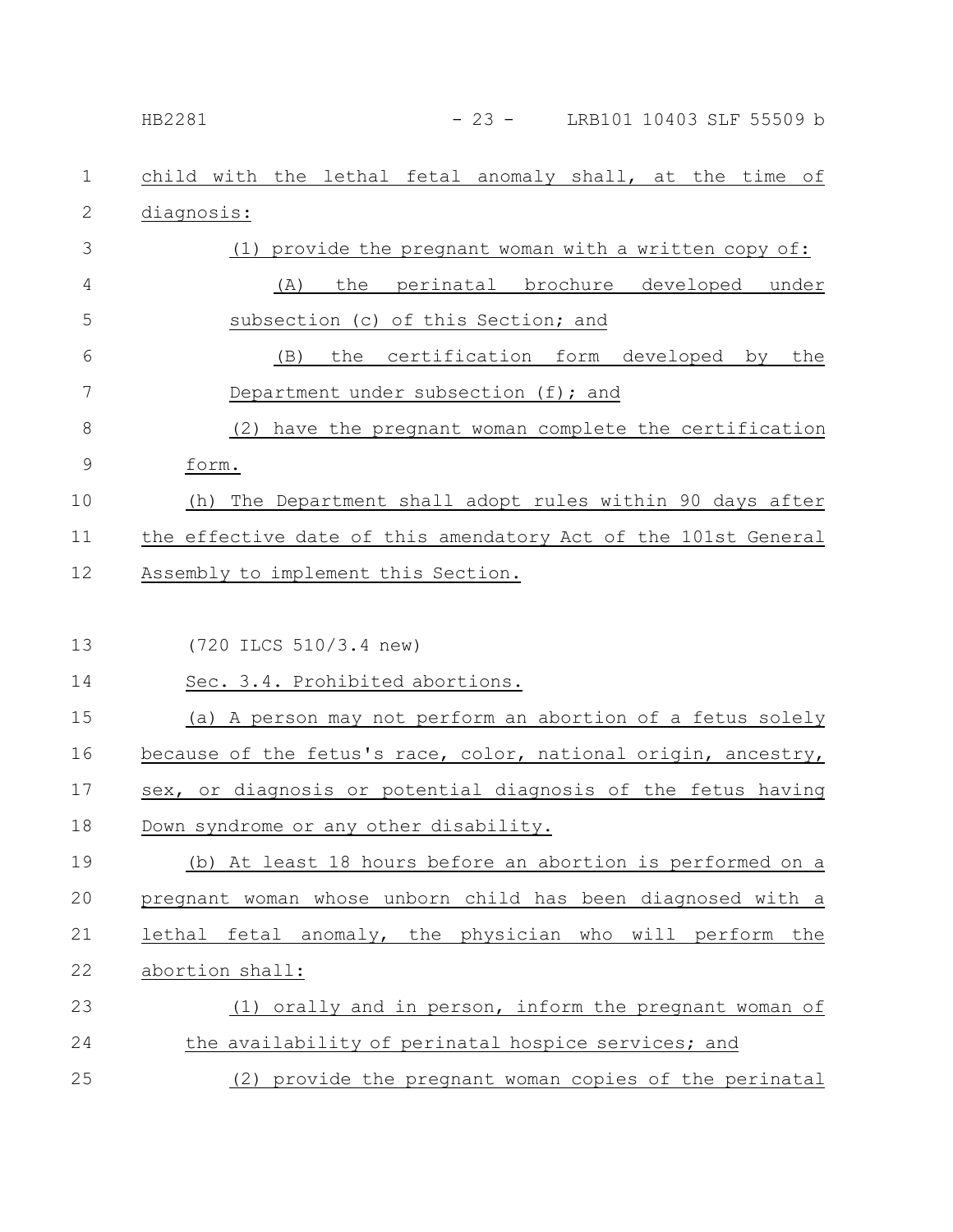| $\mathbf 1$    | hospice brochure developed by the Department under              |
|----------------|-----------------------------------------------------------------|
| $\mathbf{2}$   | subsection (c) of Section 3.3 of this Act and the list of       |
| 3              | perinatal hospice providers and programs developed under        |
| 4              | subsection (e) of Section 3.3 of this Act, by printing the      |
| 5              | perinatal hospice brochure and list of perinatal hospice        |
| 6              | providers from the Department's Internet web site.              |
| 7              | The requirements of this subsection are in addition to the      |
| 8              | other requirements of this Section.                             |
| $\overline{9}$ | (c) If a pregnant woman described in subsection (b) chooses     |
| 10             | to have an abortion rather than continuing the pregnancy in     |
| 11             | perinatal hospice care, the pregnant woman shall certify in     |
| 12             | writing, on a form developed by the Department under subsection |
| 13             | (f) of Section 3.3 of this Act, at least 18 hours before the    |

abortion is performed, that the pregnant woman has been provided the information described in subsection (b) in the manner required by subsection (b) of this Section. 14 15 16

(720 ILCS 510/10) (from Ch. 38, par. 81-30) 17

Sec. 10. A report of each abortion performed shall be made to the Department on forms prescribed by it. Such report forms shall not identify the patient by name, but by an individual number to be noted in the patient's permanent record in the possession of the physician, and shall include information concerning: 18 19 20 21 22 23

(1) Identification of the physician who performed the abortion and the facility where the abortion was performed 24 25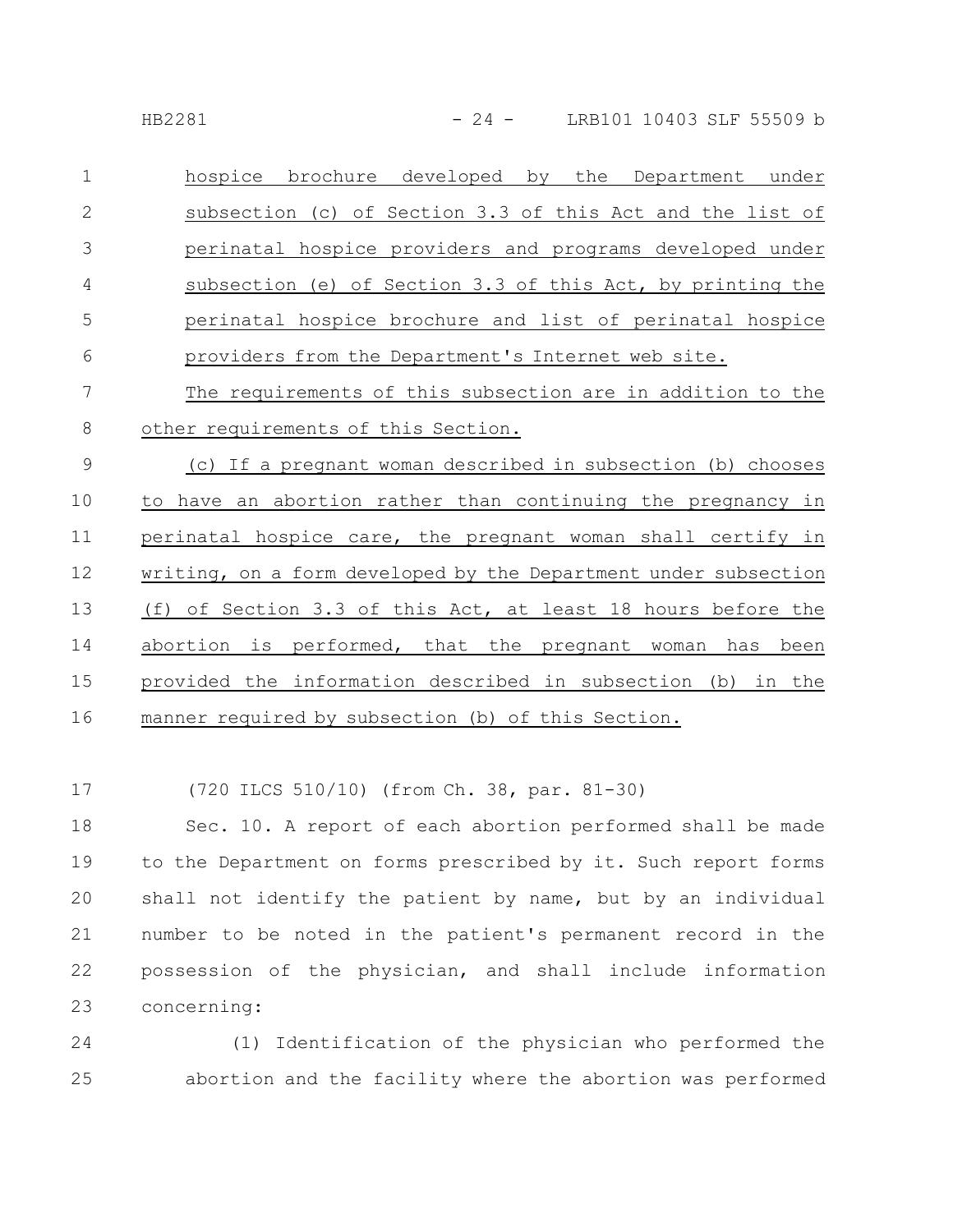HB2281 - 25 - LRB101 10403 SLF 55509 b

| $\mathbf 1$ | and a patient identification number;                           |
|-------------|----------------------------------------------------------------|
| 2           | (2) State in which the patient resides;                        |
| 3           | (3) Patient's date of birth, race and marital status;          |
| 4           | (4) Number of prior pregnancies;                               |
| 5           | (5) Date of last menstrual period;                             |
| 6           | (6) Type of abortion procedure performed;                      |
| 7           | (7) Complications and whether the abortion resulted in         |
| 8           | a live birth;                                                  |
| 9           | (8) The date the abortion was performed;                       |
| 10          | Medical indications for any abortion performed<br>(9)          |
| 11          | when the fetus was viable;                                     |
| 12          | (10) The information required by Sections 6(1)(b) and          |
| 13          | $6(4)$ (b) of this Act, if applicable;                         |
| 14          | (11) Basis for any medical judgment that a medical             |
| 15          | emergency existed when required under Sections 6(2) (a) and    |
| 16          | 6(6) and when required to be reported in accordance with       |
| 17          | this Section by any provision of this Law; and                 |
| 18          | (12)<br>The pathologist's test results pursuant<br>to          |
| 19          | Section 12 of this Act <sub>i</sub> -                          |
| 20          | (13) The gender of the fetus, if detectable; and               |
| 21          | (14) Whether the fetus has been diagnosed with or has a        |
| 22          | potential diagnosis of having Down syndrome<br>other<br>or any |
| 23          | disability.                                                    |
| 24          | Such form shall be completed by the hospital or other          |
| 25          | licensed facility, signed by the physician who performed the   |
| 26          | abortion or pregnancy termination, and transmitted to the      |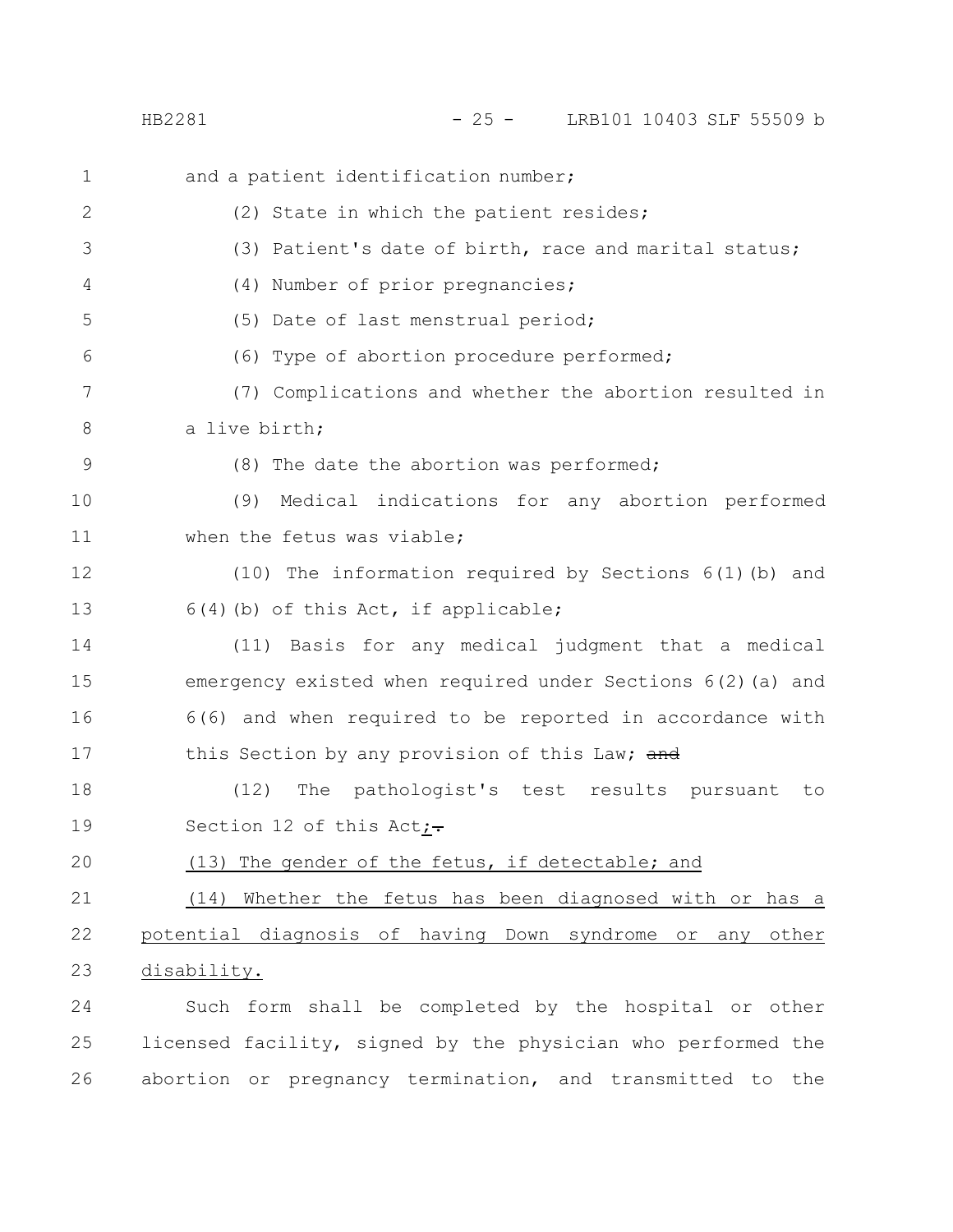Department not later than 10 days following the end of the month in which the abortion was performed. 1 2

In the event that a complication of an abortion occurs or becomes known after submission of such form, a correction using the same patient identification number shall be submitted to the Department within 10 days of its becoming known. 3 4 5 6

The Department may prescribe rules and regulations regarding the administration of this Law and shall prescribe regulations to secure the confidentiality of the woman's identity in the information to be provided under the "Vital Records Act". All reports received by the Department shall be treated as confidential and the Department shall secure the woman's anonymity. Such reports shall be used only for statistical purposes. 7 8 9 10 11 12 13 14

Upon 30 days public notice, the Department is empowered to require reporting of any additional information which, in the sound discretion of the Department, is necessary to develop statistical data relating to the protection of maternal or fetal life or health, or is necessary to enforce the provisions of this Law, or is necessary to develop useful criteria for medical decisions. The Department shall annually report to the General Assembly all statistical data gathered under this Law and its recommendations to further the purpose of this Law. 15 16 17 18 19 20 21 22 23

The requirement for reporting to the General Assembly shall be satisfied by filing copies of the report as required by Section 3.1 of the General Assembly Organization Act, and 24 25 26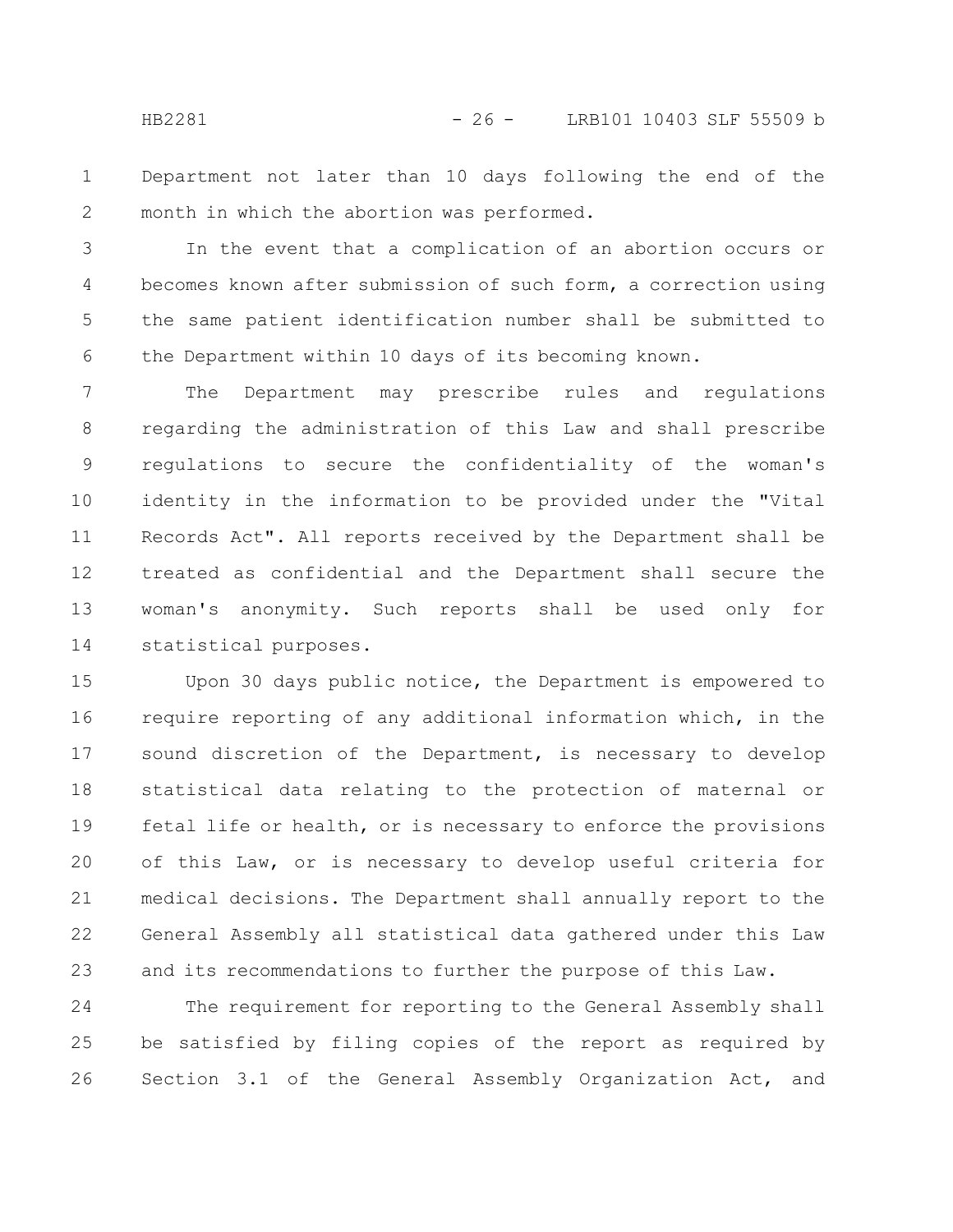filing such additional copies with the State Government Report Distribution Center for the General Assembly as is required under paragraph (t) of Section 7 of the State Library Act. 1 2 3

(Source: P.A. 100-1148, eff. 12-10-18.) 4

(720 ILCS 510/11) (from Ch. 38, par. 81-31) 5

Sec. 11. (1) Any person who intentionally violates any provision of this Law, other than those described in Section 3.2, 3.3, or 3.4 of this Act, commits a Class A misdemeanor unless a specific penalty is otherwise provided. Any person who intentionally falsifies any writing required by this Law commits a Class A misdemeanor. 6 7 8 9 10 11

Intentional, knowing, reckless, or negligent violations of this Law shall constitute unprofessional conduct which causes public harm under Section 22 of the Medical Practice Act of 1987, as amended; Section 70-5 of the Nurse Practice Act, and Section 21 of the Physician Assistant Practice Act of 1987, as amended. 12 13 14 15 16 17

Intentional, knowing, reckless or negligent violations of this Law will constitute grounds for refusal, denial, revocation, suspension, or withdrawal of license, certificate, or permit under Section 30 of the Pharmacy Practice Act, as amended; Section 7 of the Ambulatory Surgical Treatment Center Act, effective July 19, 1973, as amended; and Section 7 of the Hospital Licensing Act. 18 19 20 21 22 23 24

(2) Any hospital or licensed facility which, or any 25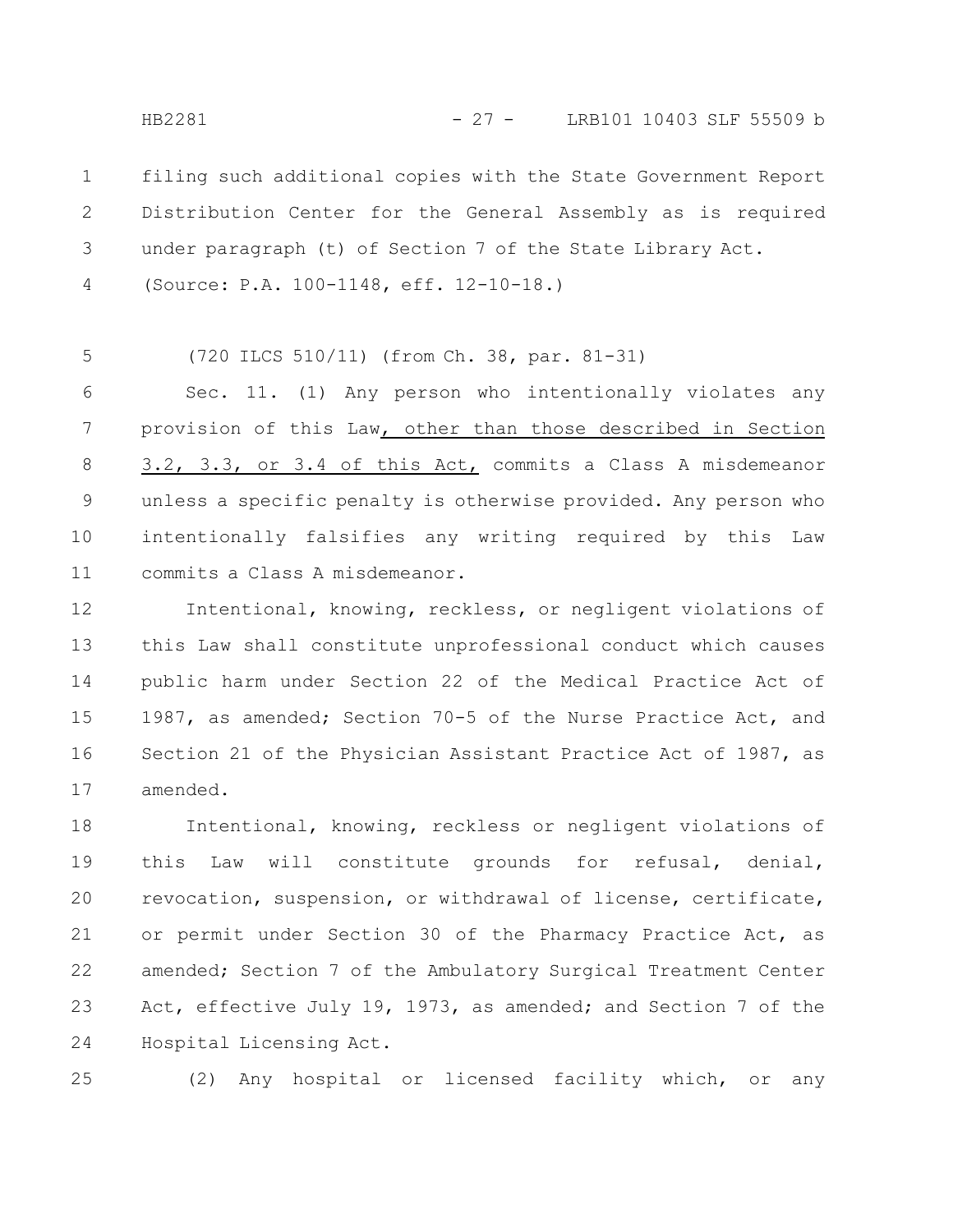physician who intentionally, knowingly, or recklessly fails to submit a complete report to the Department in accordance with the provisions of Section 10 of this Law and any person who intentionally, knowingly, recklessly or negligently fails to maintain the confidentiality of any reports required under this Law or reports required by Sections 10.1 or 12 of this Law commits a Class B misdemeanor. 1 2 3 4 5 6 7

(3) Any person who sells any drug, medicine, instrument or other substance which he knows to be an abortifacient and which is in fact an abortifacient, unless upon prescription of a physician, is guilty of a Class B misdemeanor. Any person who prescribes or administers any instrument, medicine, drug or other substance or device, which he knows to be an abortifacient, and which is in fact an abortifacient, and intentionally, knowingly or recklessly fails to inform the person for whom it is prescribed or upon whom it is administered that it is an abortifacient commits a Class C misdemeanor. 8 9 10 11 12 13 14 15 16 17 18

(4) Any person who intentionally, knowingly or recklessly performs upon a woman what he represents to that woman to be an abortion when he knows or should know that she is not pregnant commits a Class 2 felony and shall be answerable in civil damages equal to 3 times the amount of proved damages. (Source: P.A. 95-639, eff. 10-5-07; 95-689, eff. 10-29-07; 19 20 21 22 23 24

95-876, eff. 8-21-08.) 25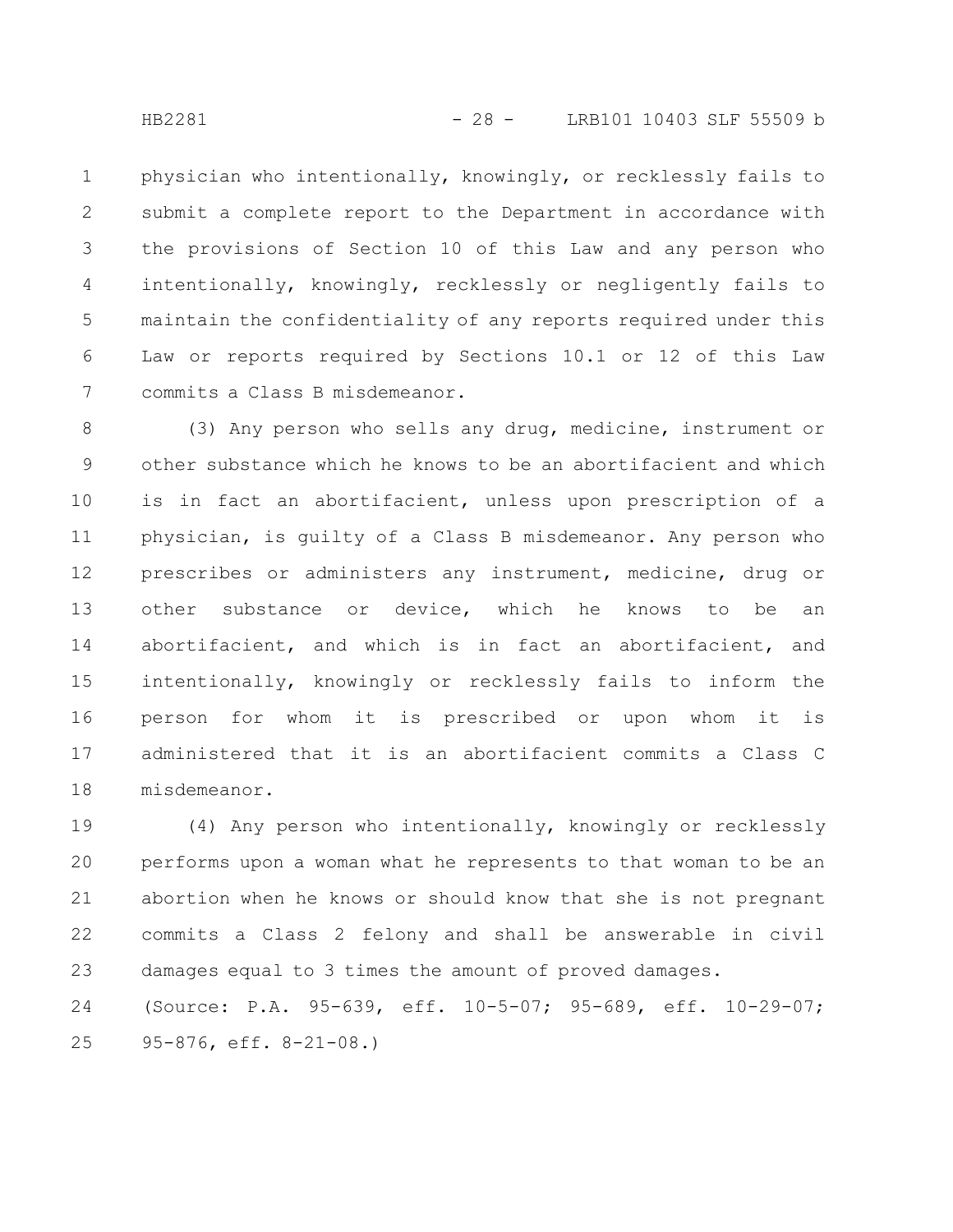Section 15. The Illinois Human Rights Act is amended by changing Section 1-103 as follows: 1 2

(775 ILCS 5/1-103) (from Ch. 68, par. 1-103) 3

Sec. 1-103. General definitions. When used in this Act, unless the context requires otherwise, the term: 4 5

(A) Age. "Age" means the chronological age of a person who is at least 40 years old, except with regard to any practice described in Section 2-102, insofar as that practice concerns training or apprenticeship programs. In the case of training or apprenticeship programs, for the purposes of Section 2-102, "age" means the chronological age of a person who is 18 but not yet 40 years old. 6 7 8 9 10 11 12

(B) Aggrieved party. "Aggrieved party" means a person who is alleged or proved to have been injured by a civil rights violation or believes he or she will be injured by a civil rights violation under Article 3 that is about to occur. 13 14 15 16

(C) Charge. "Charge" means an allegation filed with the Department by an aggrieved party or initiated by the Department under its authority. 17 18 19

(D) Civil rights violation. "Civil rights violation" includes and shall be limited to only those specific acts set forth in Sections 2-102, 2-103, 2-105, 3-102, 3-102.1, 3-103, 3-104, 3-104.1, 3-105, 3-105.1, 4-102, 4-103, 5-102, 5A-102, 6-101, and 6-102 of this Act. 20 21 22 23 24

(E) Commission. "Commission" means the Human Rights 25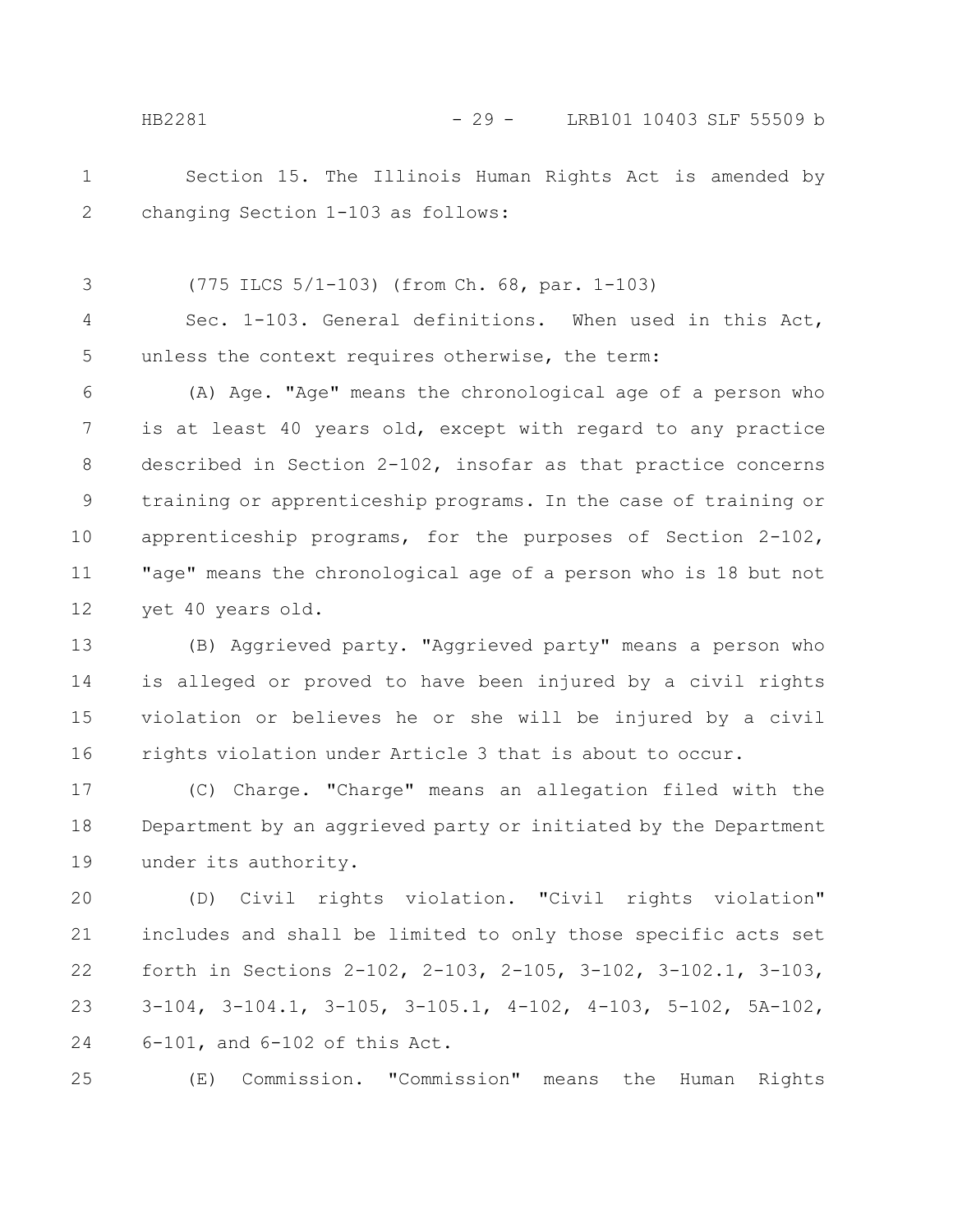HB2281 - 30 - LRB101 10403 SLF 55509 b

Commission created by this Act. 1

(F) Complaint. "Complaint" means the formal pleading filed by the Department with the Commission following an investigation and finding of substantial evidence of a civil rights violation. 2 3 4 5

(G) Complainant. "Complainant" means a person including the Department who files a charge of civil rights violation with the Department or the Commission. 6 7 8

(H) Department. "Department" means the Department of Human Rights created by this Act. 9 10

(I) Disability. "Disability" means a determinable physical or mental characteristic of a person, including, but not limited to, a determinable physical characteristic which necessitates the person's use of a guide, hearing or support dog, the history of such characteristic, or the perception of such characteristic by the person complained against, which may result from disease, injury, congenital condition of birth or functional disorder and which characteristic: 11 12 13 14 15 16 17 18

(1) For purposes of Article  $2_L$  is unrelated to the person's ability to perform the duties of a particular job or position and, pursuant to Section 2-104 of this Act, a person's illegal use of drugs or alcohol is not a disability; 19 20 21 22 23

(2) For purposes of Article 3, is unrelated to the person's ability to acquire, rent, or maintain a housing accommodation; 24 25 26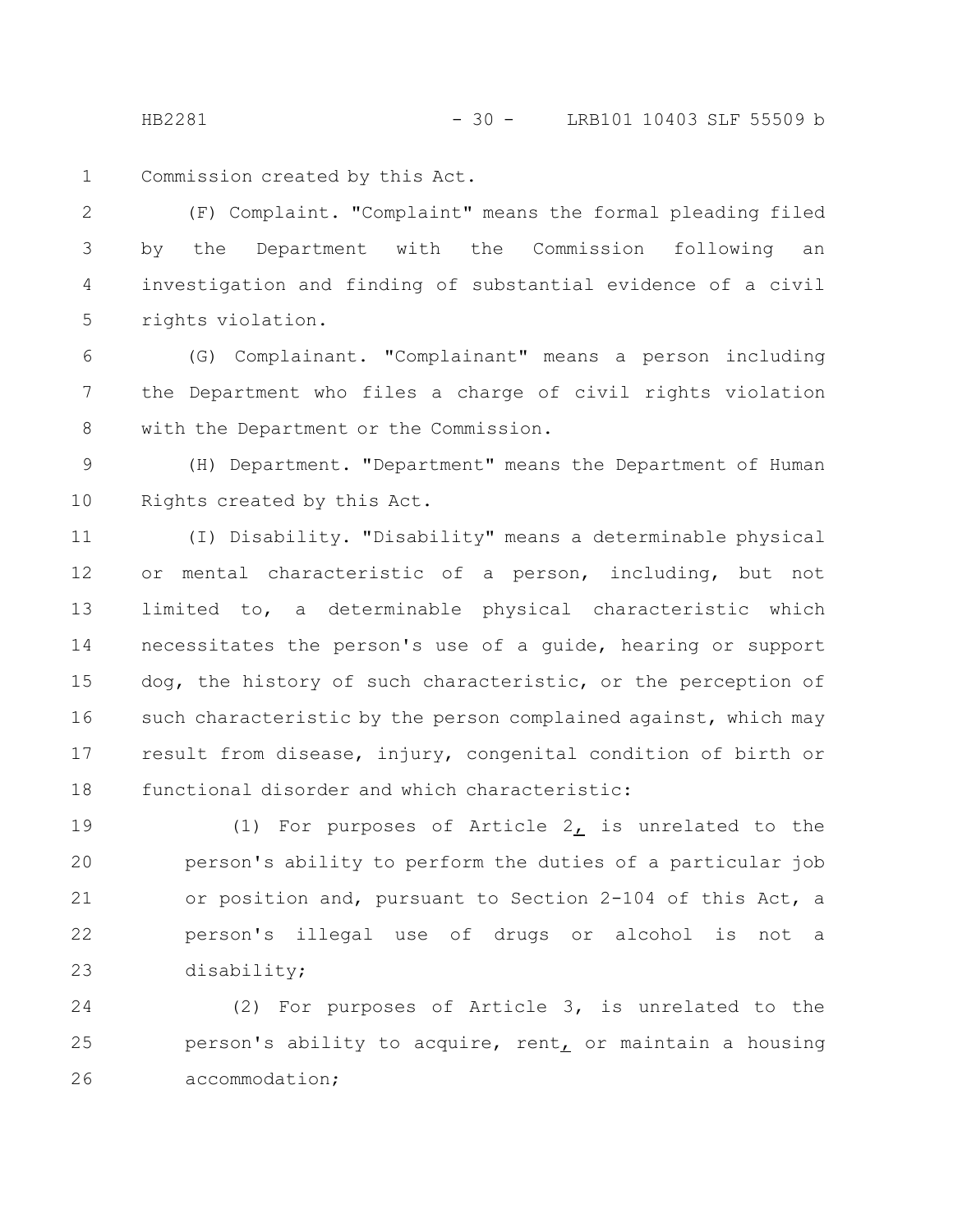HB2281 - 31 - LRB101 10403 SLF 55509 b

(3) For purposes of Article 4, is unrelated to a person's ability to repay; 1 2

(4) For purposes of Article 5, is unrelated to a person's ability to utilize and benefit from a place of public accommodation; 3 4 5

(5) For purposes of Article 5, also includes any mental, psychological, or developmental disability, including autism spectrum disorders. 6 7 8

(J) Marital status. "Marital status" means the legal status of being married, single, separated, divorced, or widowed. 9 10

(J-1) Military status. "Military status" means a person's status on active duty in or status as a veteran of the armed forces of the United States, status as a current member or veteran of any reserve component of the armed forces of the United States, including the United States Army Reserve, United States Marine Corps Reserve, United States Navy Reserve, United States Air Force Reserve, and United States Coast Guard Reserve, or status as a current member or veteran of the Illinois Army National Guard or Illinois Air National Guard. 11 12 13 14 15 16 17 18 19

(K) National origin. "National origin" means the place in which a person or one of his or her ancestors was born. 20 21

(K-5) "Order of protection status" means a person's status as being a person protected under an order of protection issued pursuant to the Illinois Domestic Violence Act of 1986, Article 112A of the Code of Criminal Procedure of 1963, the Stalking No Contact Order Act, or the Civil No Contact Order Act, or an 22 23 24 25 26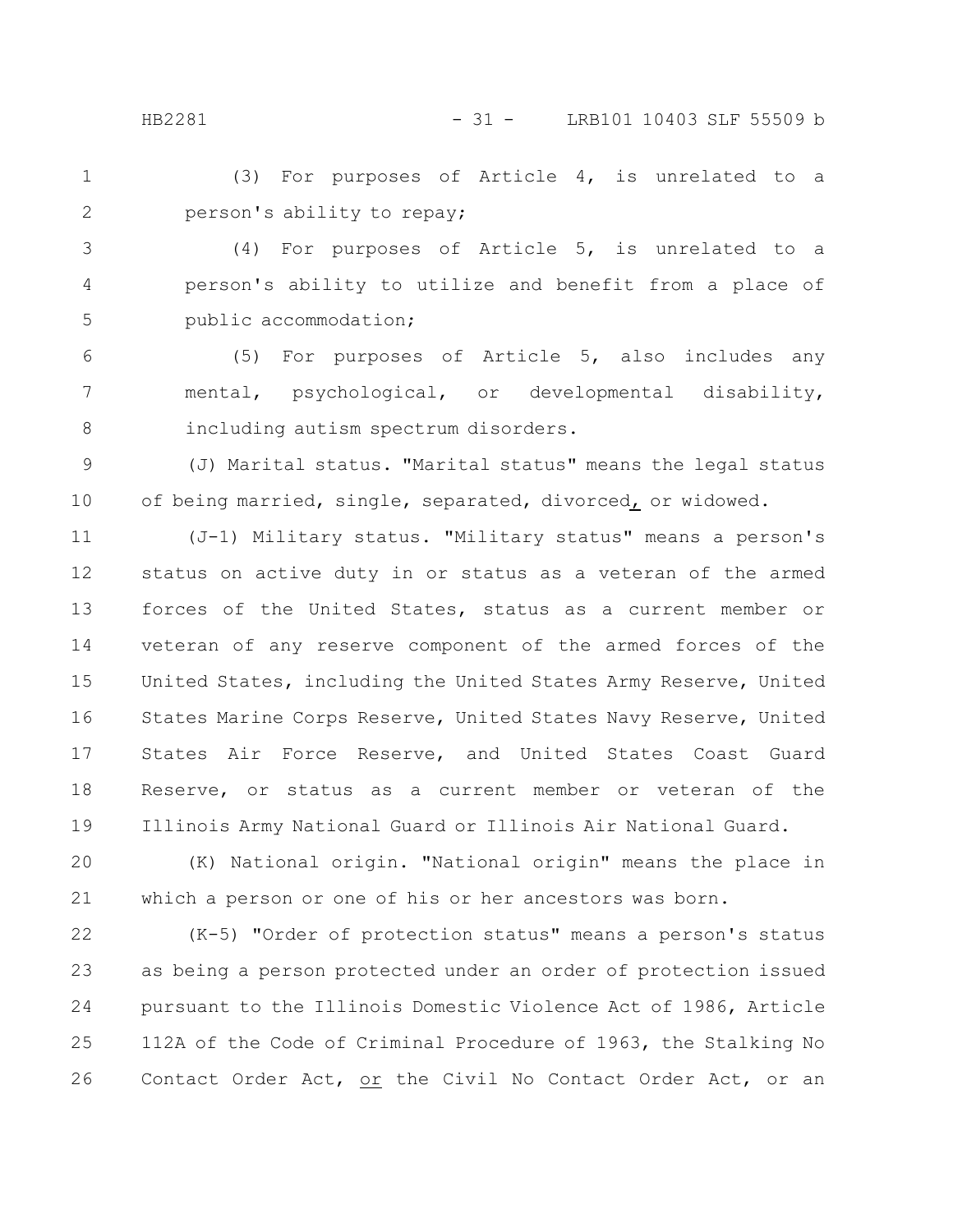HB2281 - 32 - LRB101 10403 SLF 55509 b

order of protection issued by a court of another state. 1

(L) Person. "Person" includes one or more individuals, partnerships, associations or organizations, labor organizations, labor unions, joint apprenticeship committees, or union labor associations, corporations, the State of Illinois and its instrumentalities, political subdivisions, units of local government, legal representatives, trustees in bankruptcy or receivers. 2 3 4 5 6 7 8

(L-5) Pregnancy. "Pregnancy" means pregnancy, childbirth, or medical or common conditions related to pregnancy or childbirth. 9 10 11

(M) Public contract. "Public contract" includes every contract to which the State, any of its political subdivisions, or any municipal corporation is a party. 12 13 14

(N) Religion. "Religion" includes all aspects of religious observance and practice, as well as belief, except that with respect to employers, for the purposes of Article 2, "religion" has the meaning ascribed to it in paragraph (F) of Section  $2 - 101$ . 15 16 17 18 19

(O) Sex. "Sex" means the status of being male or female.

20

(O-1) Sexual orientation. "Sexual orientation" means actual or perceived heterosexuality, homosexuality, bisexuality, or gender-related identity, whether or not traditionally associated with the person's designated sex at birth. "Sexual orientation" does not include a physical or sexual attraction to a minor by an adult. 21 22 23 24 25 26